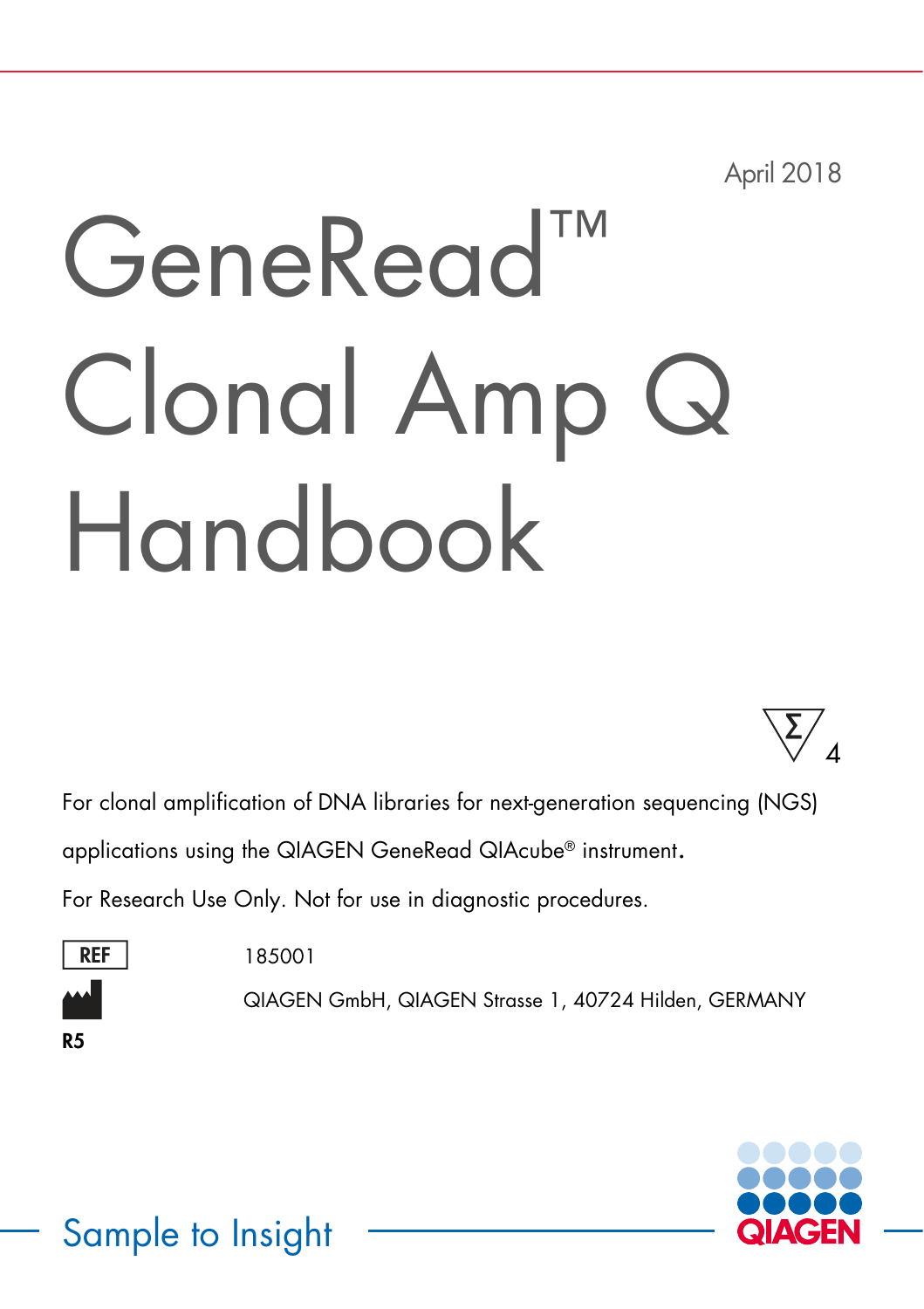### Contents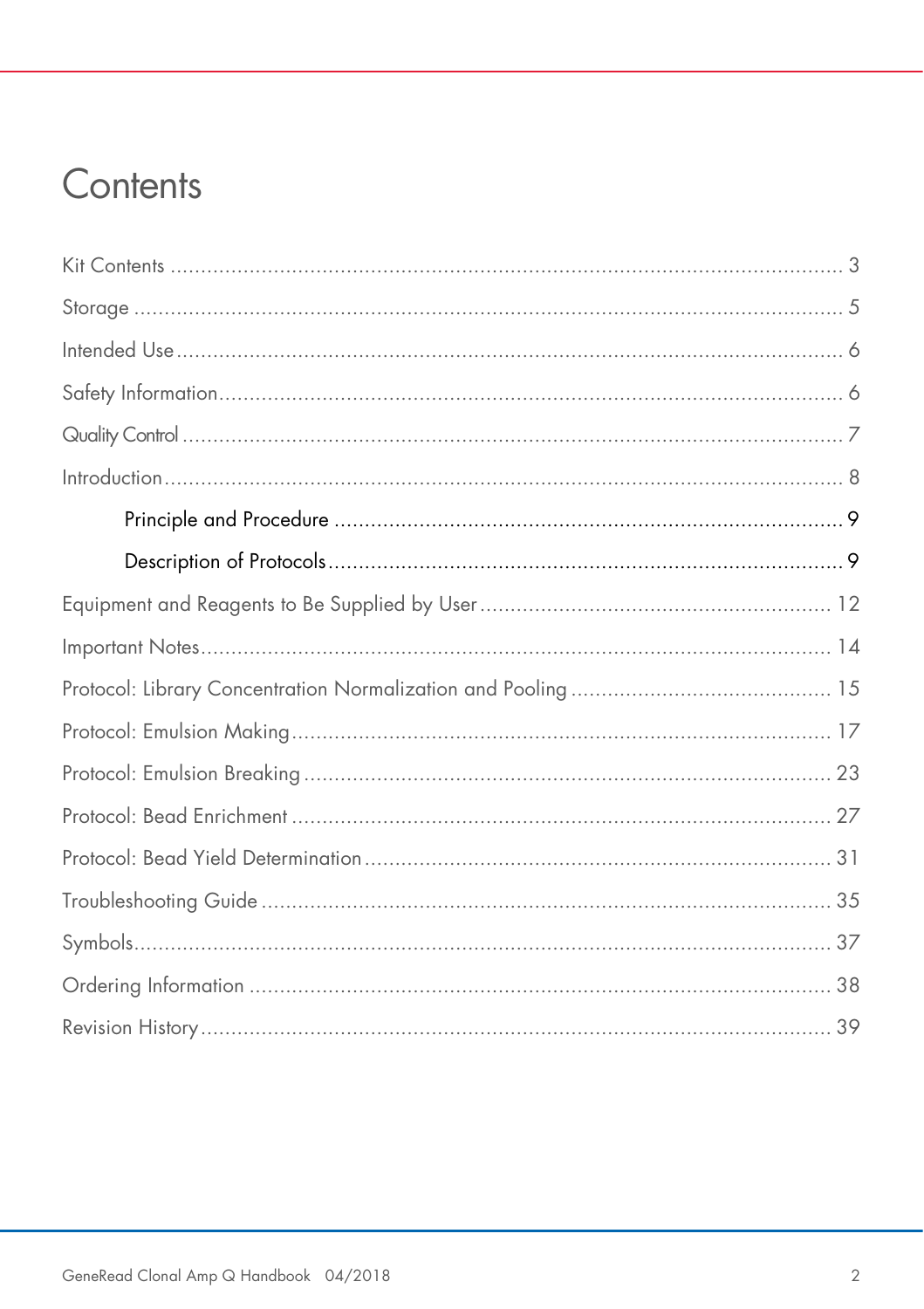### Kit Contents

| GeneRead Clonal Amp Q Kit (4)    |                  |
|----------------------------------|------------------|
| Catalog no.                      | 185001           |
| Number of reactions              | 4                |
| GeneRead Clonal Amp Q Kit Box 1* | Cat. no. 1095015 |
| GeneRead Clonal Amp Q Kit Box 2* | Cat. no. 1095016 |
| GeneRead Clonal Amp Q Kit Box 3* | Cat. no. 1095017 |

\* Kit Boxes 1–3 are components of the GeneRead Clonal Amp Q Kit (4).

| GeneRead Clonal Amp Q Kit Box 1 <sup>t</sup> |                       |
|----------------------------------------------|-----------------------|
| Catalog no.                                  | 1095015               |
| Master Mix                                   | $4 \times 1600 \,\mu$ |
| Primer Mix                                   | $4 \times 650$ µ      |
| <b>Enrichment Buffer</b>                     | $1 \times 12$ ml      |
| Enrichment Buffer Additive*                  | $1 \times 120$ µ      |

† Not for individual sale; to order reagents, see cat. no. 185001.

\* For preparation of enrichment buffer, see page 29.

| GeneRead Clonal Amp Q Kit Box 2 <sup>+</sup> |                     |
|----------------------------------------------|---------------------|
| Catalog no.                                  | 1095016             |
| Primer Loaded PCR Beads                      | $1 \times 1000 \mu$ |
| Super A Beads                                | $4 \times 600 \mu$  |
| Denaturation Solution                        | $1 \times 7.5$ ml   |

‡ Not for individual sale; to order reagents, see cat. no. 185001.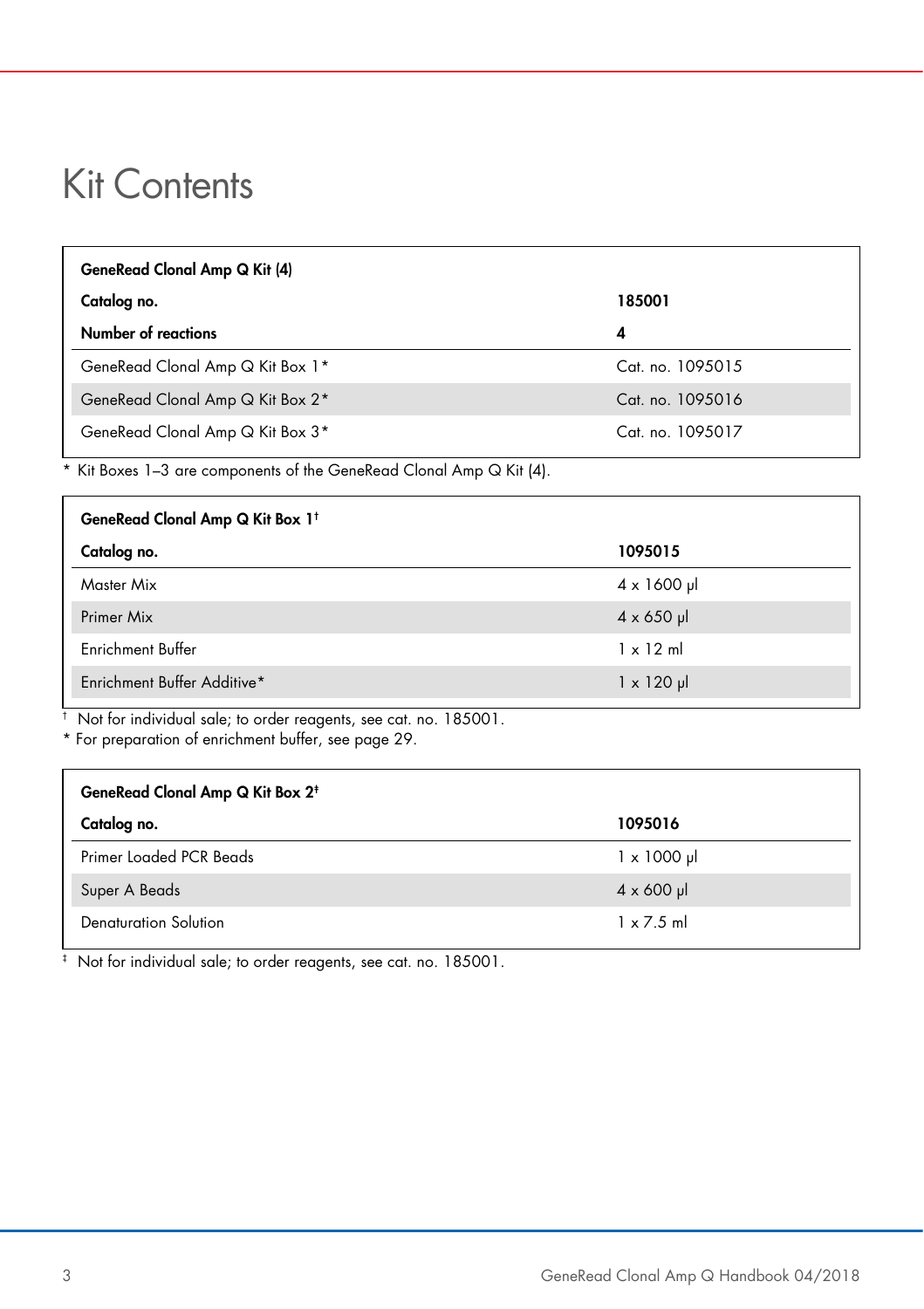| GeneRead Clonal Amp Q Kit Box 3* |                   |
|----------------------------------|-------------------|
| Catalog no.                      | 1095017           |
| Oil Mix                          | $1 \times 18$ ml  |
| <b>Buffer T</b>                  | $1 \times 12$ ml  |
| Buffer B                         | $1 \times 14$ ml  |
| <b>Buffer E</b>                  | $1 \times 8$ ml   |
| Buffer N                         | $1 \times 37$ ml  |
| Buffer A                         | $1 \times 90$ ml  |
| Buffer D                         | $1 \times 100$ ml |
| <b>Enrichment Column</b>         | $\overline{4}$    |
| Tube 10 ml                       | 12                |
| PCR Plate                        | $\overline{4}$    |
| 8-strip PCR tubes                | $\overline{4}$    |
| Sealing Film                     | $\overline{4}$    |
| Color Chart                      | 1                 |

\* Not for individual sale; to order reagents, see cat. no. 185001.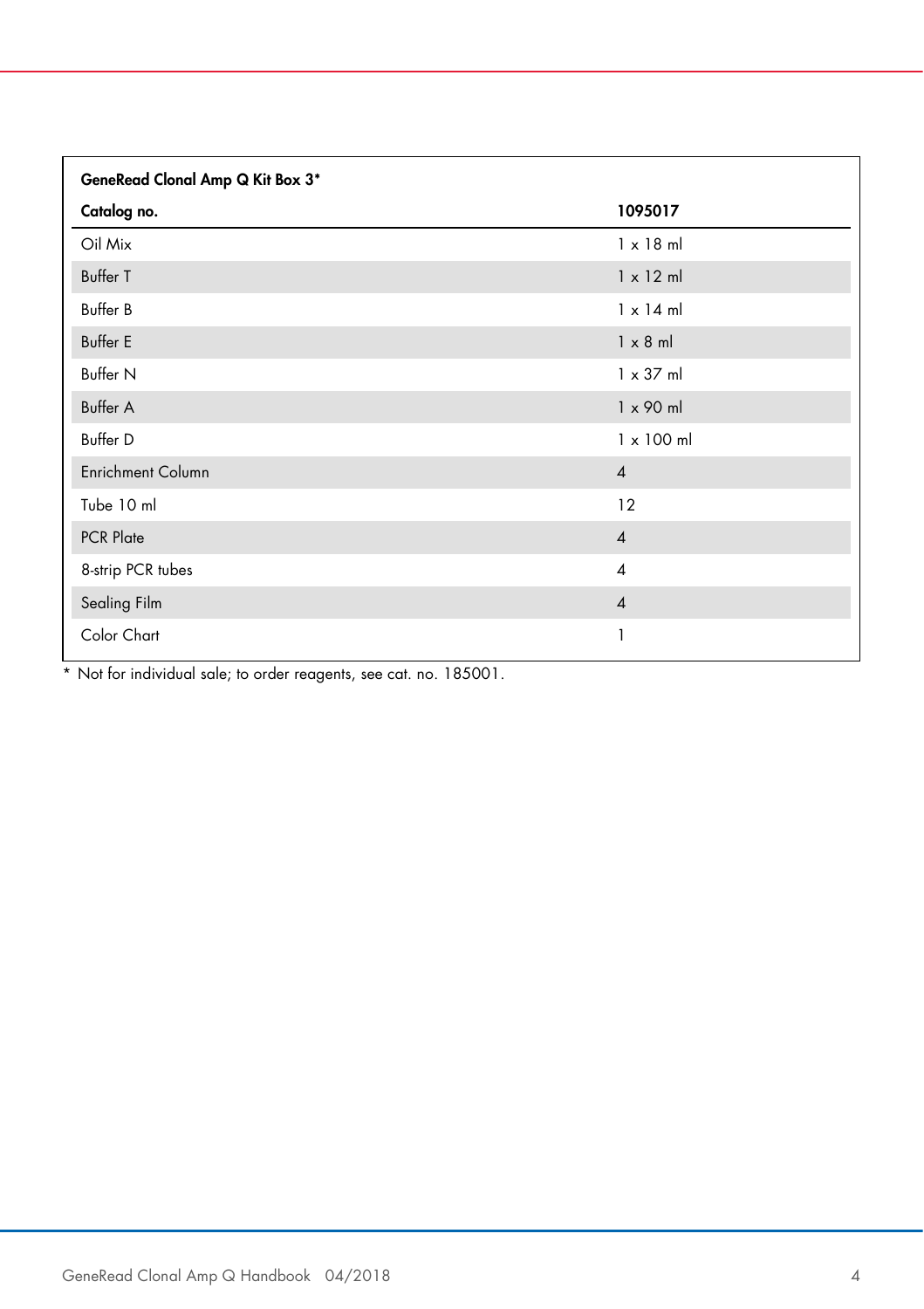### **Storage**

The GeneRead Clonal Amp Q Kit is delivered in three (3) boxes.

GeneRead Clonal Amp Q Kit Box 1 is shipped on dry ice and should be stored immediately upon receipt at  $-30^{\circ}$ C to  $-15^{\circ}$ C in a constant-temperature freezer (not frost-free).

GeneRead Clonal Amp Q Kit Box 2 is shipped on cool packs and should be stored immediately upon receipt at 2–8°C.

GeneRead Clonal Amp Q Kit Box 3 is shipped at ambient temperature and should be stored at room temperature (15–25°C).

If stored under these conditions, the kit is stable until the date indicated on the QC label inside the kit lid.

Make sure that all reagents are at room temperature when used.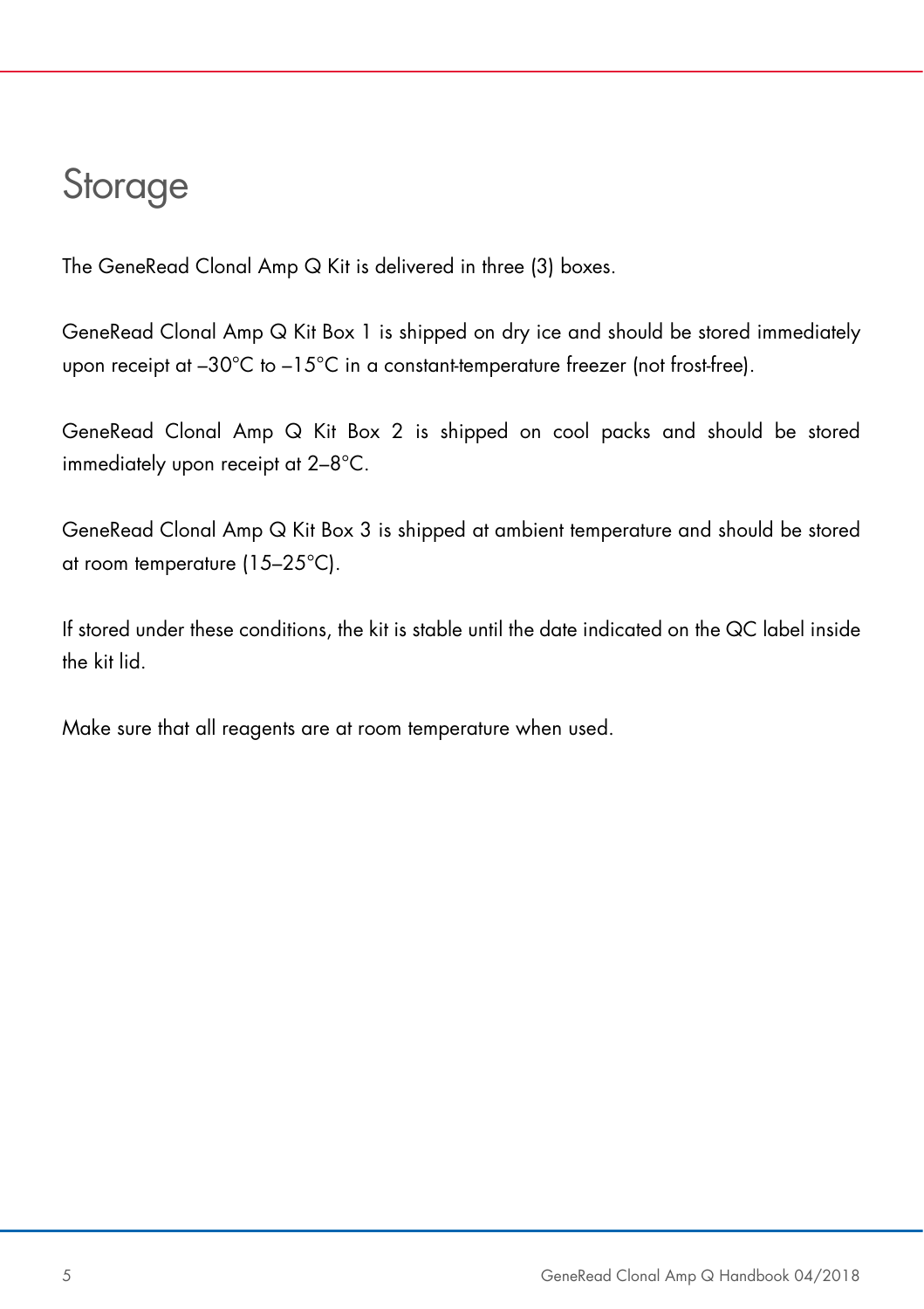### Intended Use

The GeneRead Clonal Amp Q Kit is intended for Research Use Only. Not for use in diagnostic procedures.

All due care and attention should be exercised in the handling of the products. We recommend all users of QIAGEN® products to adhere to the NIH guidelines that have been developed for recombinant DNA experiments or to other applicable guidelines.

### Safety Information

When working with chemicals, always wear a suitable lab coat, disposable gloves and protective goggles. For more information, please consult the appropriate safety data sheets (SDSs). These are available online in convenient and compact PDF format at www.qiagen.com/safety where you can find, view and print the SDS for each QIAGEN kit and kit component.

Super A Beads and Buffer D contain sodium azide, which is known to form explosive compounds when it is combined with metal halides and many heavy metals, such as lead, copper, gold and silver. Denaturation Solution may be corrosive to metals. Keep away from oxidizing agents and acidic or alkaline products.

Use either polypropylene (PP) or fluorinated ethylene propylene (FEP) plastics for disposing of GeneRead QIAcube waste.

DO NOT USE polystyrene (PS) or polyethylene (PE) plastics for disposing of GeneRead QIAcube waste.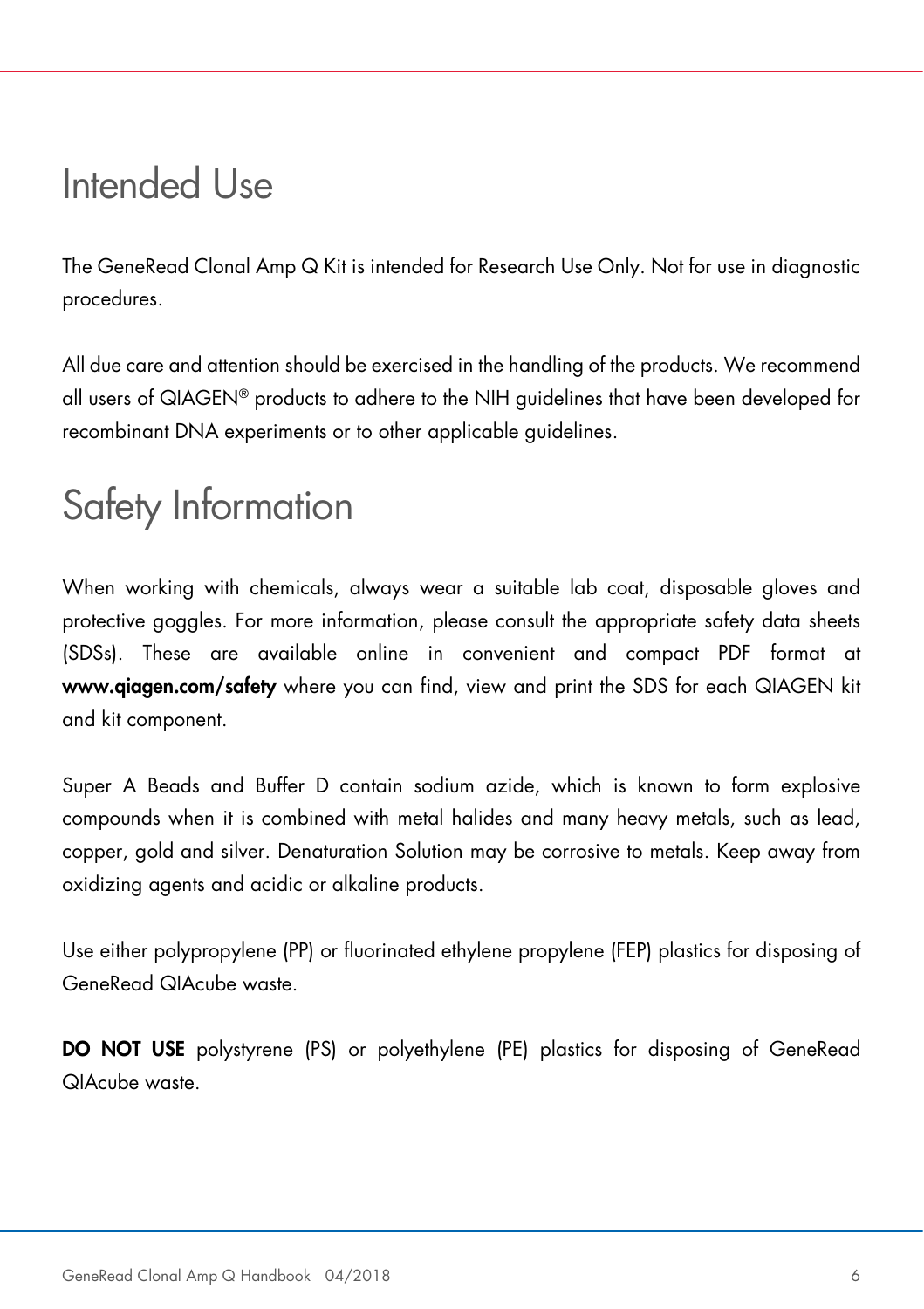### Quality Control

In accordance with QIAGEN's ISO-certified Quality Management System, each lot of the GeneRead Clonal Amp Q Kit is tested against predetermined specifications to ensure consistent product quality.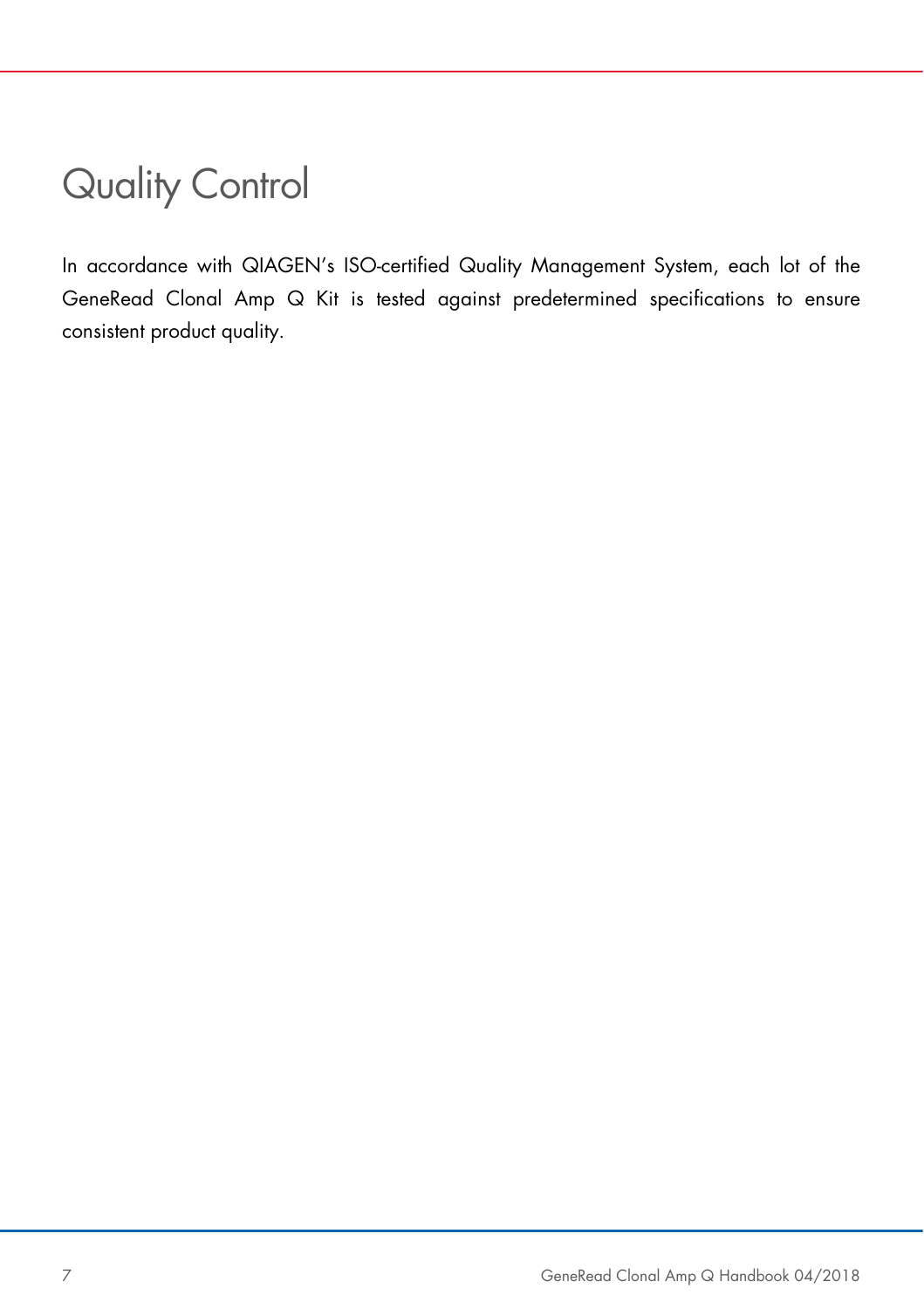### Introduction

Next Generation Sequencing (NGS) is a driving force for numerous applications, including cancer research, stem cell research, metagenomics, population genetics and medical research. After the completion of library preparation using the GeneRead DNA Library Q Kit, the GeneRead Clonal Amp Q Kit is used to prepare sequencing templates using clonal amplification. Figure 1 illustrates the workflow for bead preparation and enrichment.



Figure 1. Workflow: bead preparation and enrichment for NGS.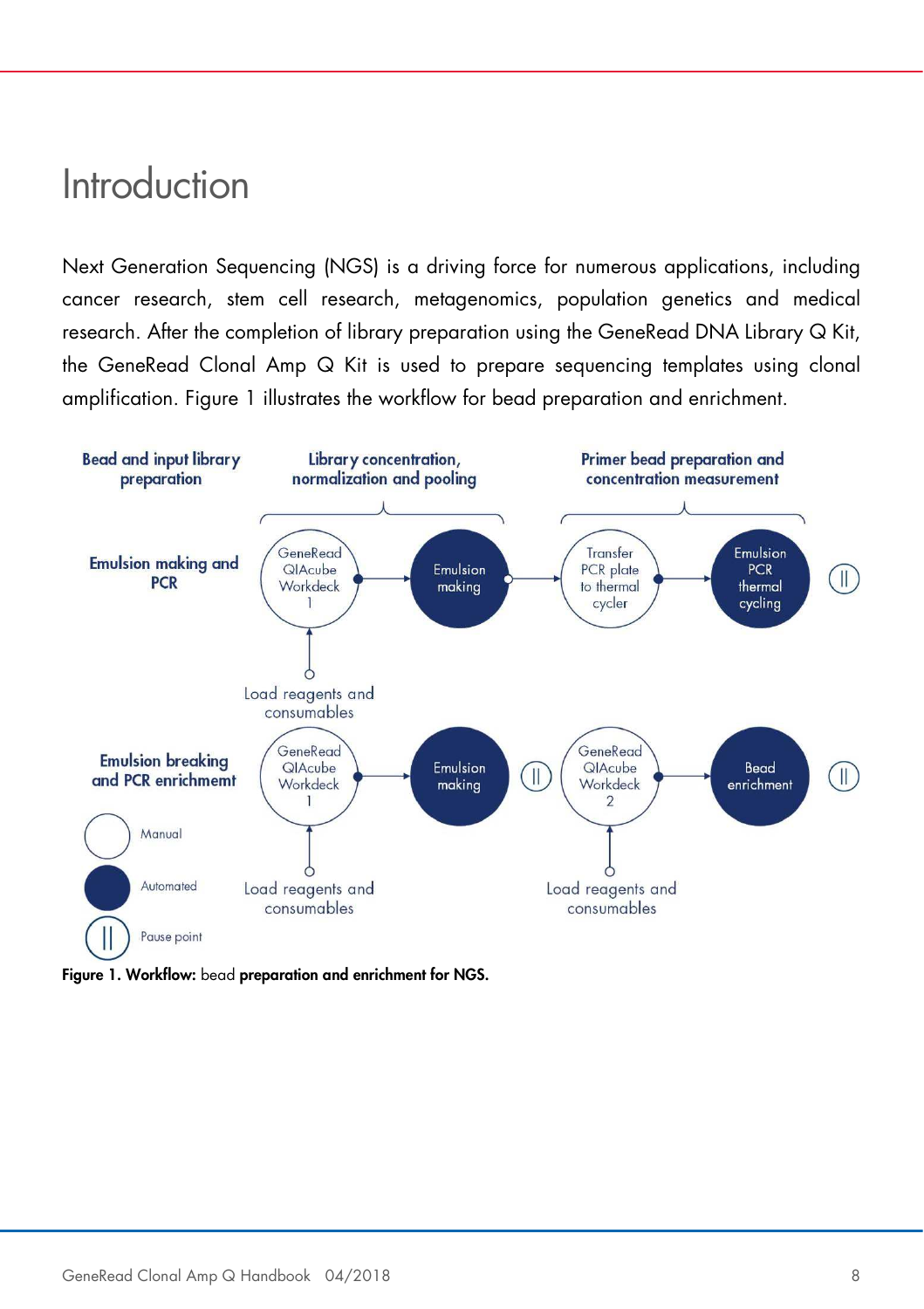### Principle and Procedure

The GeneRead Clonal Amp Q Kit enables processing of DNA library samples and pooling of multiple DNA library samples that have been uniquely bar coded during the library preparation process. The clonal amplification workflow is comprised of emulsion making, emulsion PCR, emulsion breaking and bead enrichment. At the completion of the entire clonal amplification workflow, the DNA library samples or pools will have been clonally amplified and, after bead yield determination, are ready for sequencing.

### Description of Protocols

This handbook contains the five (5) protocols for the clonal amplification of DNA library samples or pools using the GeneRead Clonal Amp Q Kit.

The 5-step workflow is outlined below:

1. Library concentration normalization and pooling

Manual normalization of the DNA library sample concentration(s) and pooling (if multiplexing is desired) are performed.

2. Emulsion making

The Primer Loaded PCR Beads are pre-treated to eliminate bead clumping.

Automated emulsion making is carried out on the GeneRead QIAcube.

Upon completion of emulsion making, the PCR plate containing the emulsions is removed from the GeneRead QIAcube Workdeck and manually loaded onto a stand-alone thermal cycler for clonal amplification.

3. Emulsion breaking

The PCR plate containing the clonally amplified emulsions is returned to the GeneRead QIAcube for automated emulsion breaking.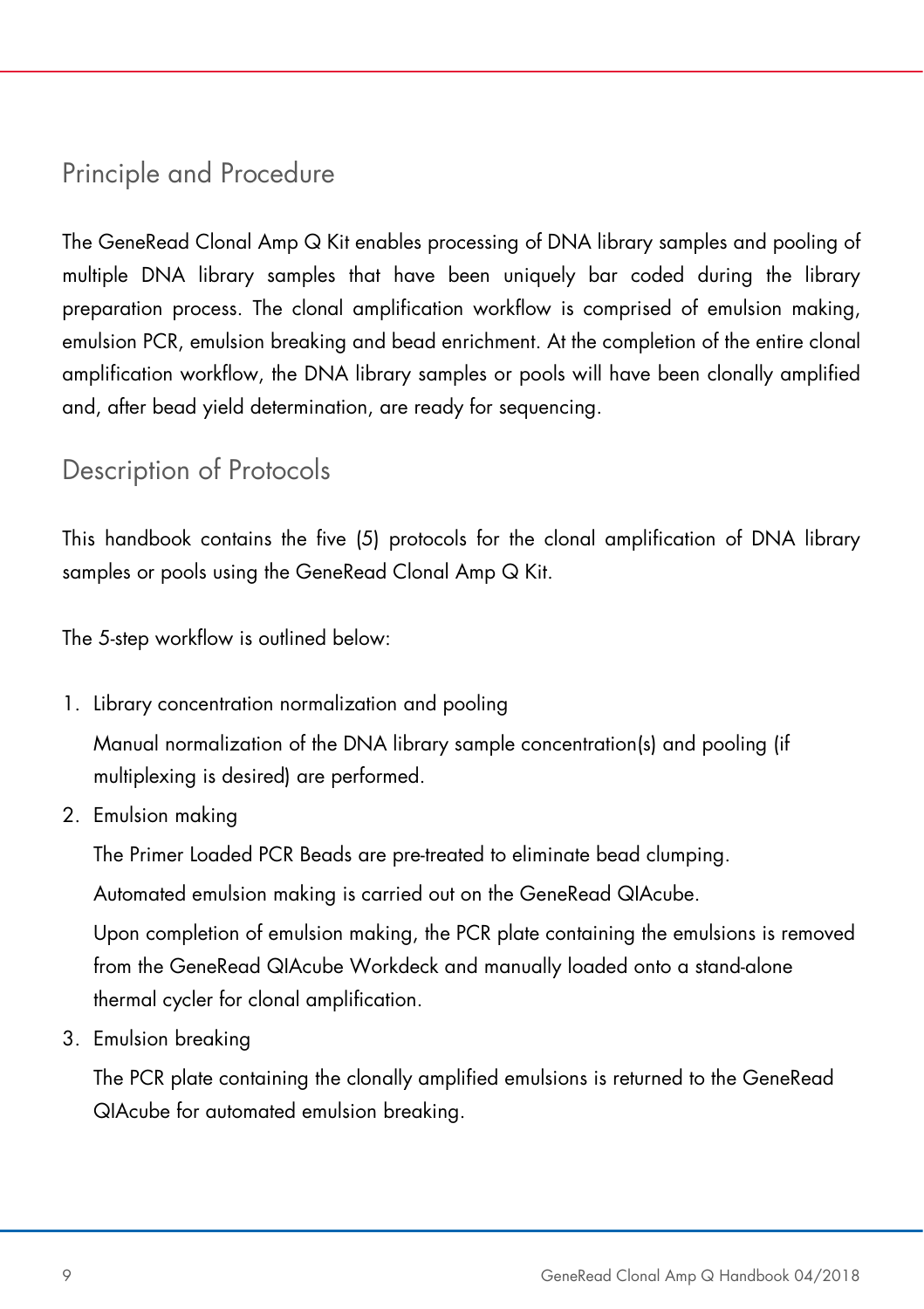#### 4. Bead enrichment

Super A Beads are manually washed prior to bead enrichment. Automated bead enrichment is conducted on the GeneRead QIAcube. Enriched beads are recovered and manually transferred from the GeneRead QIAcube into sample tubes.

5. Bead yield determination using either optical density or Color Chart Both bead determination methods are verified to evaluate yield without impact on sequencing performance.

The acceptable range of beads required for Sequencing Primer hybridization can be found in the GeneRead Sequencing Handbook used downstream of the GeneRead Clonal Amp Q Kit. If beads are stored longer than 48 hours and require additional processing, proceed according to the corresponding GeneRead Sequencing Handbook. If the amount of beads used for sequencing is outside the recommended ranges, QIAGEN is unable to guarantee optimal results. See "Troubleshooting Guide", page 35, for possible causes of abnormal bead recovery.

#### Optical density method

For each lot of Primer Loaded PCR Beads, a standard curve is created using Primer Loaded PCR Beads that have not been processed through the clonal amplification workflow (this standard curve may be re-used for subsequent clonal amplifications with different kits using the same Primer Loaded PCR Bead lot).

Following the clonal amplification workflow, the optical density (OD) of the enriched beads (clonally amplified and enriched library pools) is measured so that the concentration can be extrapolated using the standard curve.

Enriched beads are then aliquoted in preparation for sequencing reaction.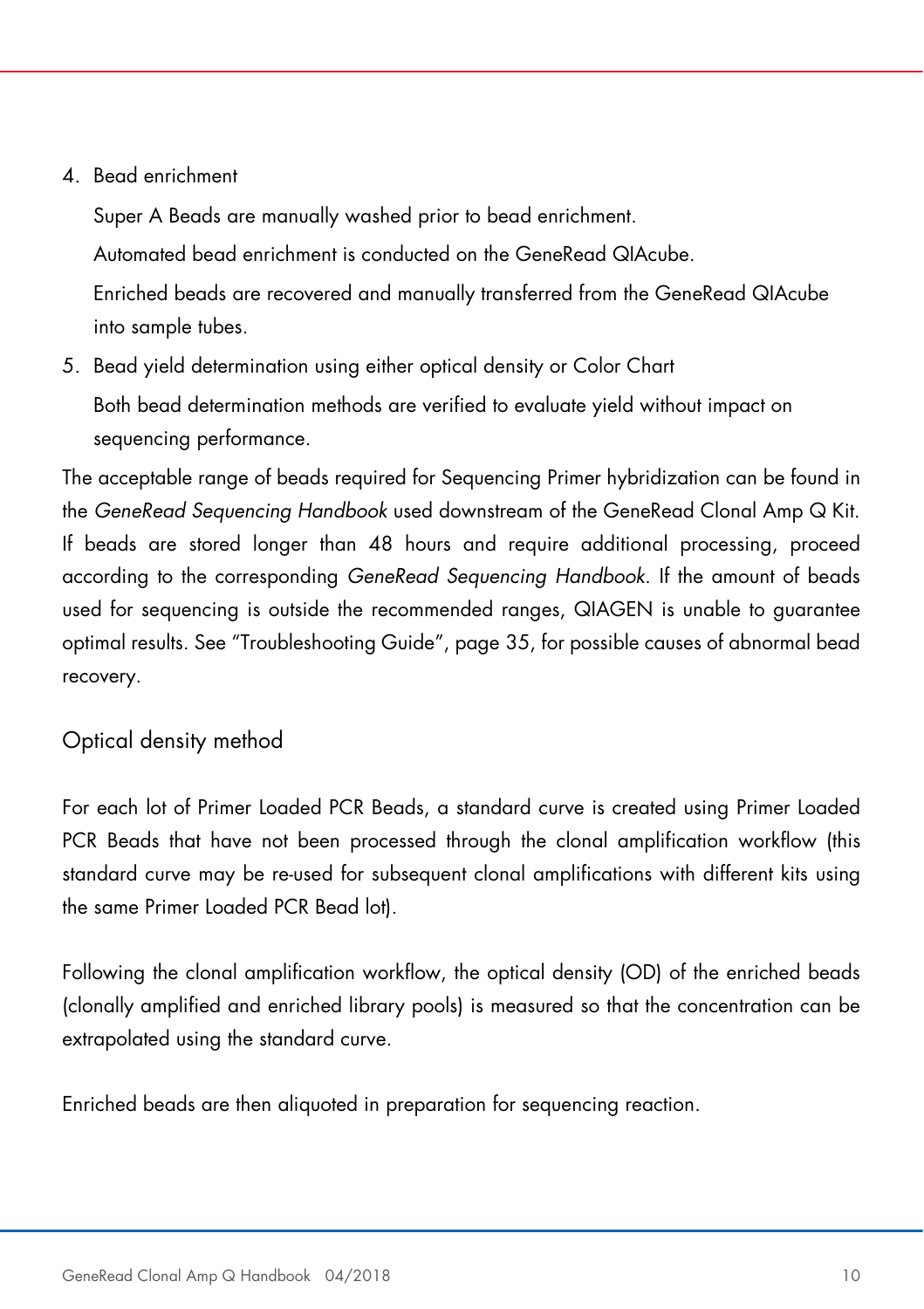#### Color Chart method

Refer to the Color Chart supplied in Box 3 of the GeneRead Clonal Amp Q Kit to verify that the amount of the enriched beads is within the acceptable range and that the entire volume of enriched beads can be used for the sequencing reaction.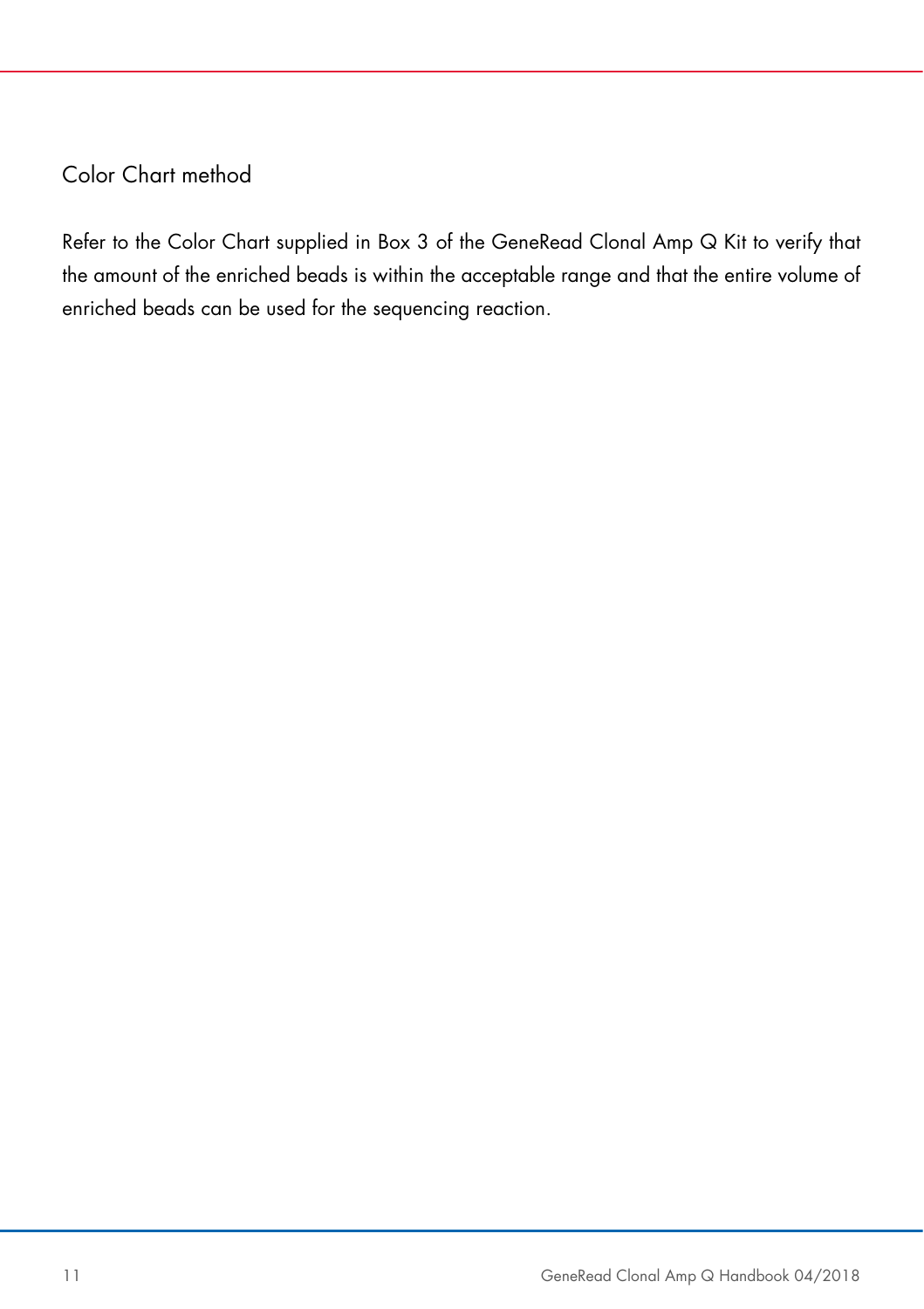### Equipment and Reagents to Be Supplied by User

When working with chemicals, always wear a suitable lab coat, disposable gloves and protective goggles. For more information, consult the appropriate safety data sheets (SDSs), available from the product supplier.

- GeneRead QIAcube instrument (cat. no. 9002344 (110V), 9002345 (230V))
- Starting material: NGS library. For further information, see GeneRead DNA Library Q Kit (cat. no. 185444) at www.qiagen.com
- Pipets and filter tips
- Pipet aid and disposable serological pipets
- Laboratory timer
- 70% ethanol and isopropanol wipes or lint-free cloths and 70% ethanol or isopropanol

Optional: Spectrophotometer capable of reading OD at 550 nm 600 nm (equivalent to TECAN® F200, Thermo Scientific Genesys™ 10S or GE®/Amersham® Biosciences Ultrospec<sup>™</sup> 10)<sup>\*</sup> and the corresponding lab ware (plates or cuvettes) for the spectrophotometer

Note: This optional equipment is not necessary if bead yield is determined using the Color Chart supplied in Box 3 of the GeneRead Clonal Amp Q kit

- Vortexer\*
- Microcentrifuge (minimum  $15,000 \times q$ <sup>\*</sup>
- Mini-centrifuge\*
- Magnetic rack (equivalent to Life Technologies® 12321D)\*

<sup>\*</sup> Make sure that instruments have been checked, maintained, and calibrated regularly according to the manufacturer's instructions.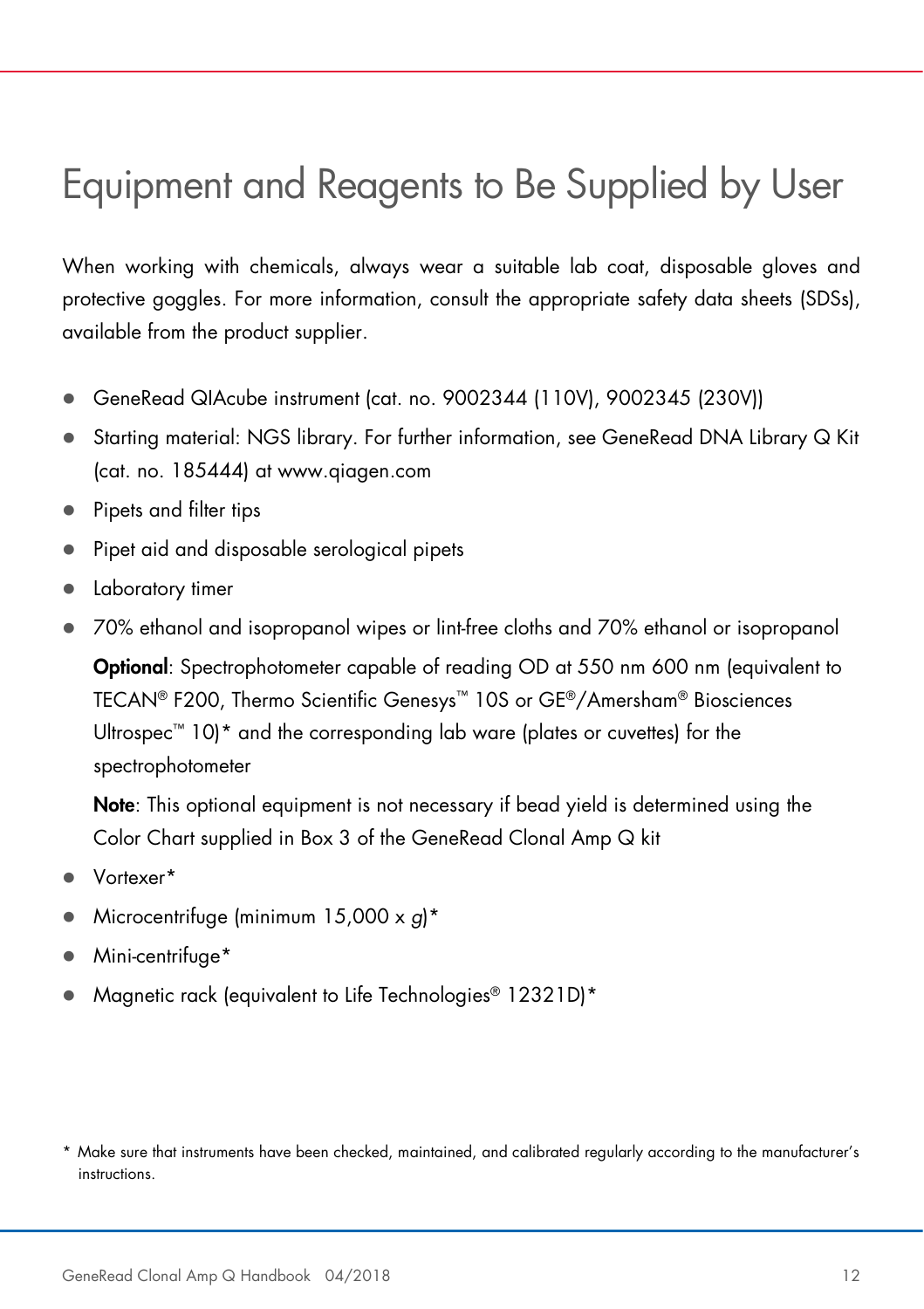- PCR thermal cycler with block capable of cycling volumes of at least 100 µl (equivalent to the Bio-Rad® C1000™, MJ Research/Bio-Rad PTC 200, Eppendorf® Mastercycler Pro, Eppendorf Mastercycler, X50, or Applied Biosystems/Thermo Fisher Scientific GeneAmp 9700 TC/Veriti TCI\*
- Sterile, capped 2 ml micro tubes, non-skirted (Sarstedt<sup>®</sup>, cat. no. 72.693.005)
- 2 ml capped LoBind tubes (Eppendorf, cat. no. 022431048)
- 1.5 ml capped LoBind tubes (Eppendorf, cat. no. 022431021)
- Filter-Tips, 1000 µl (1024) (QIAGEN, cat. no. 990352)
- Filter-Tips, 1000 µl, wide-bore (1024) (QIAGEN, cat. no. 990452)
- Filter-Tips, 200 µl (1024) (QIAGEN, cat. no. 990332)
- Rotor Adapters (10 x 24) (QIAGEN, cat. no. 990394)

\* Make sure that instruments have been checked, maintained, and calibrated regularly according to the manufacturer's instructions.

.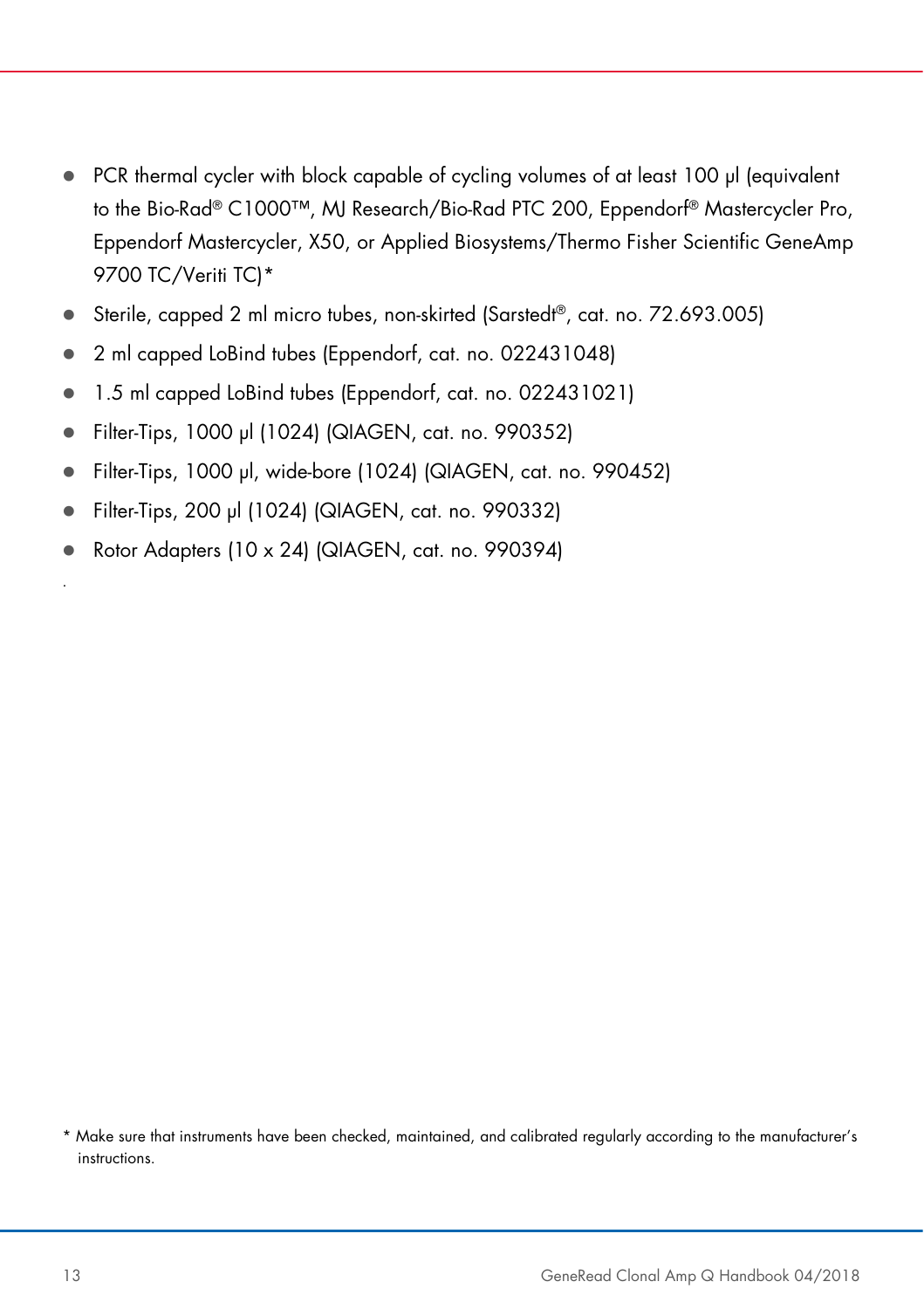### Important Notes

#### **Contamination**

An important prerequisite for any clonal amplification experiment is to maintain an ampliconand template-controlled work environment via physical and workflow barriers and practices. Frequently change gloves when handling reagents and samples. After cleaning GeneRead QIAcube Workdecks and discarding waste, always change gloves. Disinfect the lab bench after any spills by following proper laboratory guidelines.

#### Cleaning the GeneRead QIAcube

When cleaning the GeneRead QIAcube, use lint-free cloths or alcohol wipes. Do not spray cleaning reagents directly into the GeneRead QIAcube. For instrument maintenance instructions refer to the GeneRead QIAcube User Manual.

#### Template preparation

The total required input for each clonal amplification workflow is 500 µl library pool. A library pool may include up to 12 uniquely bar-coded DNA library samples for multiplex clonal amplification See the GeneRead QIAact Panels, Powered by QCI™, Handbook for details about the level of multiplexing and the amount of library pool required for clonal amplification.

#### Disposing of GeneRead QIAcube waste

Use either PP or FEP plastics for disposing of GeneRead QIAcube waste.

DO NOT USE PS or PE plastics for disposing of GeneRead QIAcube waste.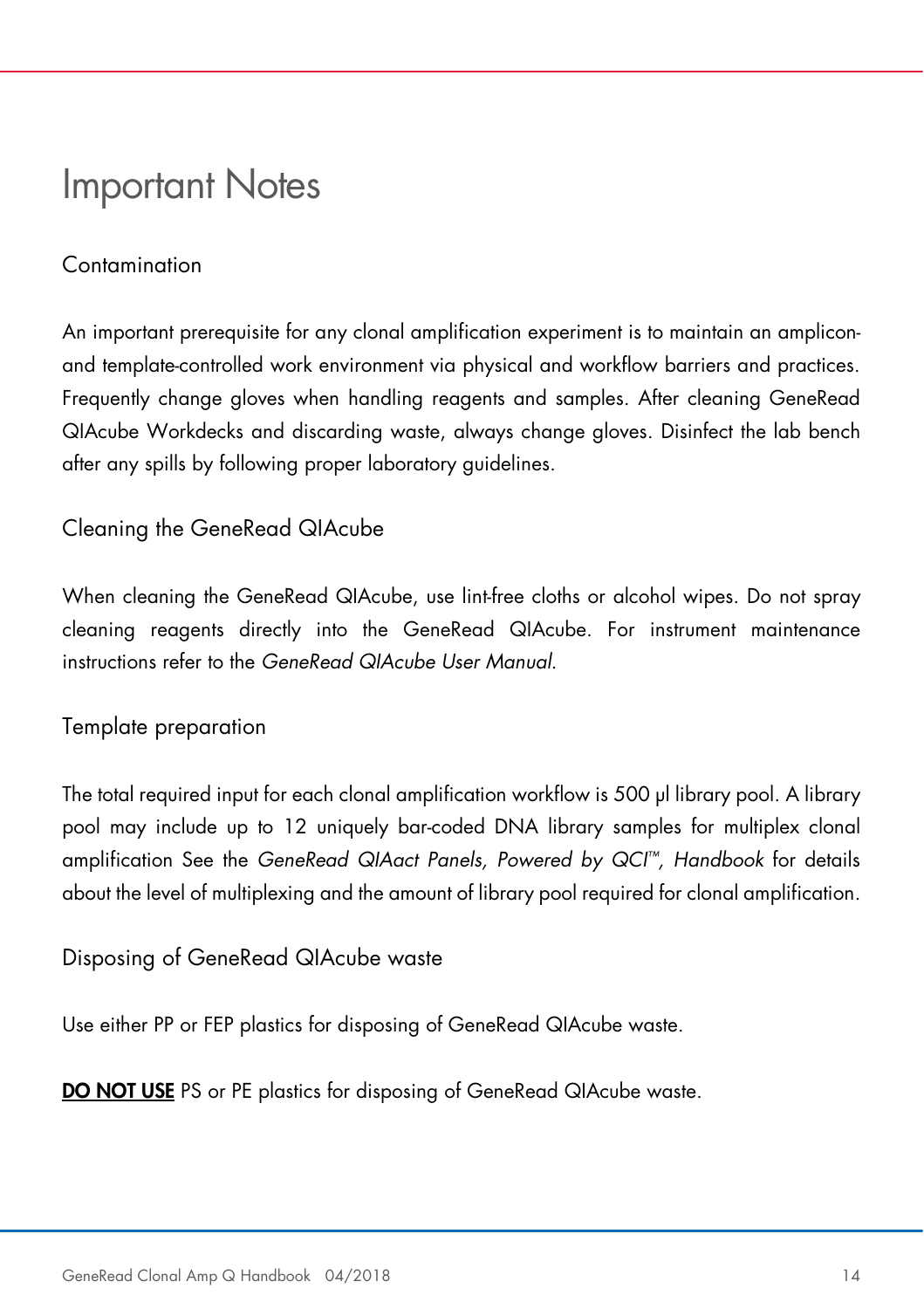# Protocol: Library Concentration Normalization and Pooling

#### Important points before starting

- Pipettes should be used to measure correct volumes.
- The following instructions apply to pooling libraries that are equal in concentration and produced from the same target enrichment panel. Additional considerations are required if libraries from different panels are pooled because the number of amplicons in each panel will likely be unequal.

#### Things to do before starting

If the libraries to be used are frozen, thaw at room temperature (15–25°C).

#### Procedure

#### Dilution of libraries and normalization of concentration to prepare working stock solutions

1. Calculate the amount of library and dilution buffer (Buffer D) required to achieve a working stock solution concentration of 100 pg/µl for each library.

Note: All libraries must be at the same concentration before pooling.

- 2. Transfer the appropriate volumes of library and Buffer D to a 1.5 ml tube.
- 3. Close each tube and vortex for 5–10 seconds, and then pulse-centrifuge the tube.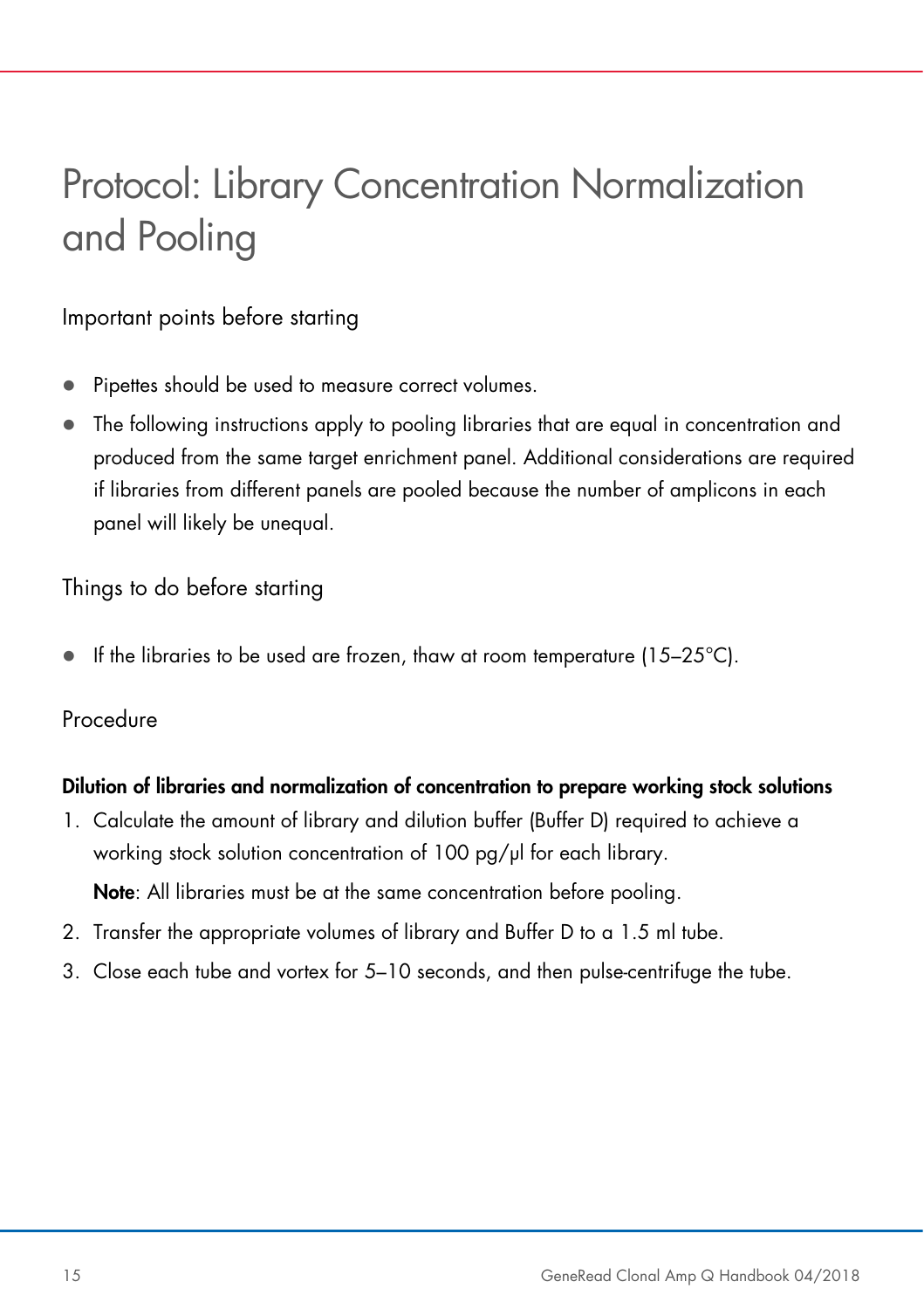4. Diluted libraries can be stored at –20°C for up to one month, used immediately in the clonal amplification process (see "Preparing libraries for emulsion making", page 16) or pooled together (see "Optional pooling of uniquely bar-coded libraries", page 16). Note: Avoid freeze–thaw cycles of stored library and/or verify library quality by analysis protocol(s) as described in the GeneRead DNA Library Q Handbook before clonal amplification.

#### Optional pooling of uniquely bar-coded libraries

Note: All libraries must be at the same concentration before pooling.

- 5. For each bar-coded library that is to be pooled (up to a maximum of 12, depending on the gene panel), transfer equal volumes of 100 pg/µl working stock (see above) to a 1.5 ml tube.
- 6. Close the tube and vortex for 5–10 seconds, and then pulse-centrifuge the tube.
- 7. Pooled libraries can be stored at  $-20^{\circ}$ C for up to one month or use immediately in the clonal amplification process.

Note: Avoid freeze-thaw cycles of stored library and/or verify library quality by analysis protocol(s) as described in the GeneRead DNA Library Q Handbook before clonal amplification.

#### Preparing libraries for emulsion making

Note: A "library pool" refers to only one sample if multiplexing is not performed.

- 8. If libraries are frozen, thaw at room temperature (15–25°C).
- 9. Transfer the appropriate volumes of 100 pg/ul library pool (according to the GeneRead QIAact Panels, Powered by QCI, Handbook) and Buffer D to a 2 ml non-skirted Sarstedt tube to achieve a final recommended concentration of DNA in 500 µl.
- 10.Close the tube, vortex for 5–10 seconds, and then pulse-centrifuge the tube.
- 11.Proceed with "Protocol: Emulsion Making", page 17.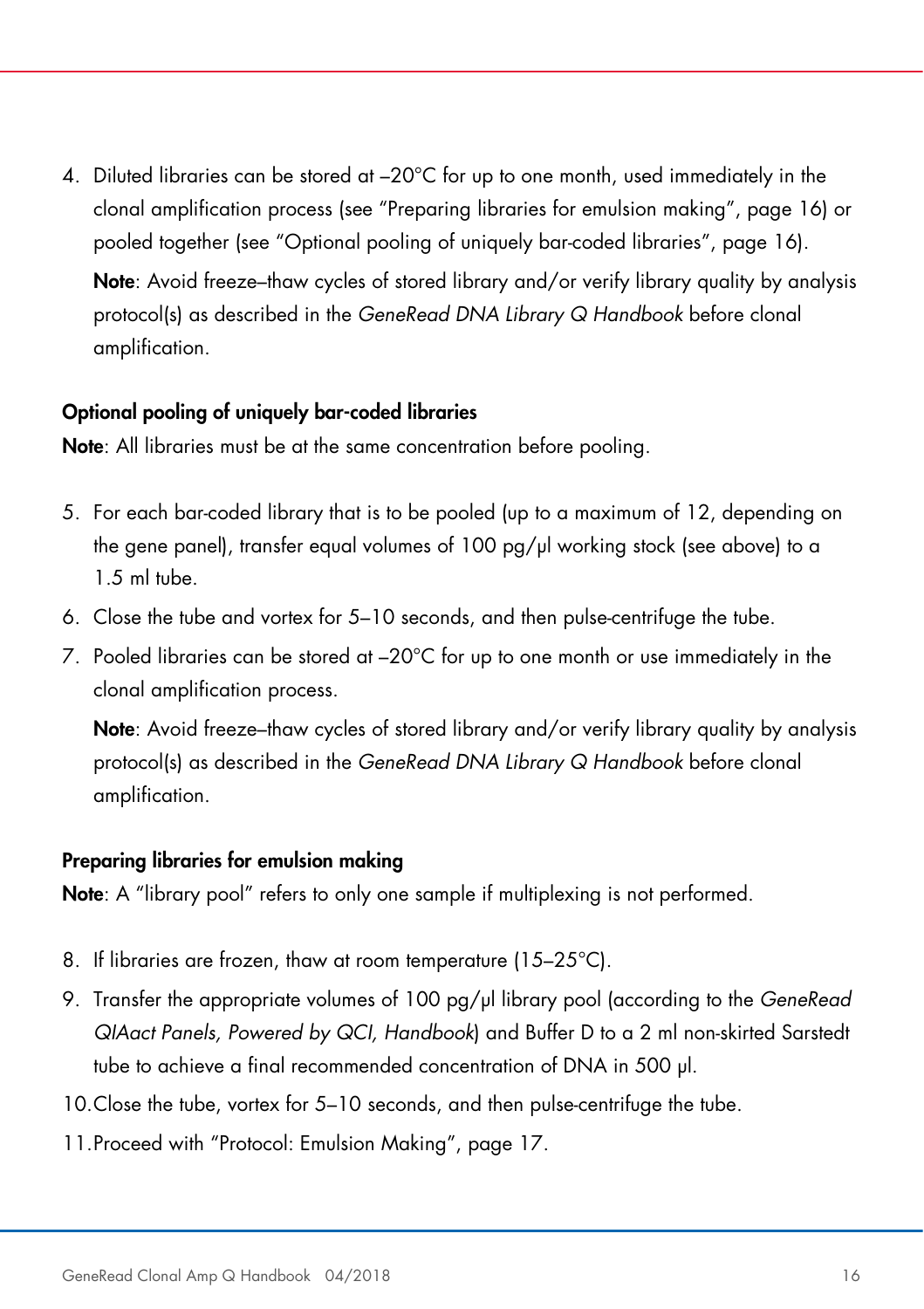### Protocol: Emulsion Making

#### Important points before starting

- Consumables and reagents should be free of templates and amplicons.
- The Primer Mix and Master Mix are provided as ready-to-use premixes (see Table 3).
- Primer Loaded PCR Beads must be fully resuspended prior to use.
- Pipettes should be used to measure correct volumes.

#### Things to do before starting

- Remove the tube of Primer Loaded PCR Beads and the Denaturation Solution bottle from refrigeration.
- Gently invert the Denaturation Solution and buffer bottles to mix contents prior to use.

#### Procedure

#### Pre-treatment of Primer Loaded PCR Beads

1. Vortex Primer Loaded PCR Beads thoroughly for at least 1 minute.

Note: Ensure that the beads are completely resuspended with no visible pellet.

2. Following Table 1, transfer the appropriate volumes of Primer Loaded PCR Beads and Buffer E to a 2 ml capped LoBind tube.

Note: Use a single LoBind tube for any number (1, 2, 3 or 4) of library pools for one GeneRead QIAcube run. Refrigerate remaining Primer Loaded PCR Beads when finished.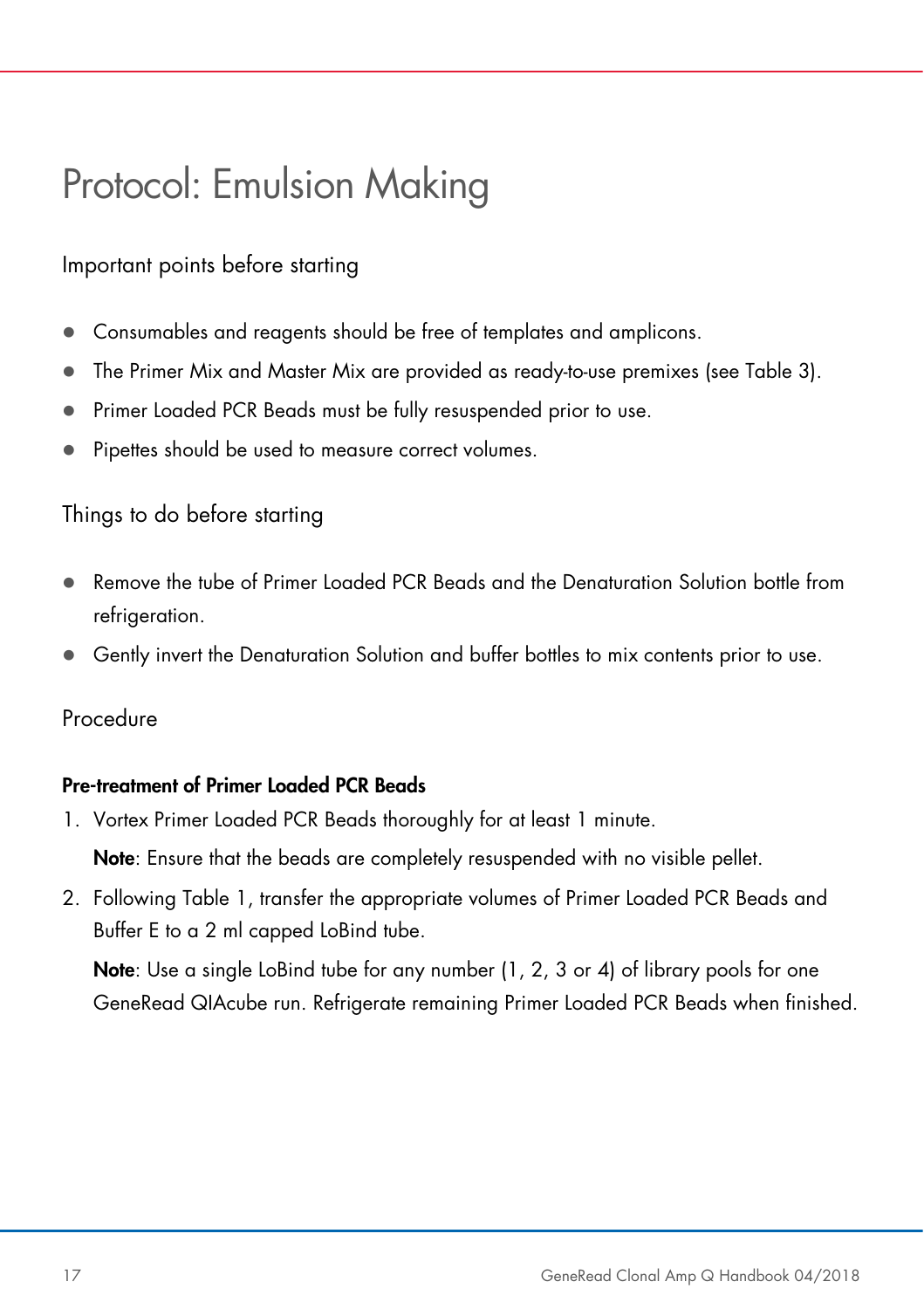|                                   | Volumes (µl) for number of library pools |      |      |      |
|-----------------------------------|------------------------------------------|------|------|------|
| Reagent                           |                                          |      | 3    | 4    |
| <b>Primer Loaded PCR</b><br>Beads | 210                                      | 420  | 630  | 840  |
| <b>Buffer E</b>                   | 290                                      | 580  | 870  | 1160 |
| Total                             | 500                                      | 1000 | 1500 | 2000 |

#### Table 1. Primer Loaded PCR Bead dilution for emulsion making

- 3. Pulse-vortex and then pulse-centrifuge the tube.
- 4. Place the tube on the magnetic rack, and wait at least 30 seconds for pellet to form.
- 5. Remove and discard the supernatant.
- 6. Add 1 ml Denaturation Solution.
- 7. Vortex the tube for at least 10 seconds.

Note: Make sure that the pellet has been resuspended completely. Return remaining Denaturation Solution to refrigeration when finished.

- 8. Pulse-centrifuge the tube.
- 9. Incubate for 5 minutes at room temperature (15–25°C), off the magnetic rack.
- 10.Vortex the tube for 10 seconds and then pulse-centrifuge the tube.
- 11.Place the tube on the magnetic rack and wait at least 30 seconds for pellet to form.
- 12.Remove and discard the supernatant.
- 13.Add 750 µl Buffer T.
- 14.Vortex the tube for 10 seconds, and then pulse-centrifuge the tube.
- 15.Place the tube on the magnetic rack, and wait at least 30 seconds for pellet to form.
- 16.Remove and discard the supernatant.
- 17.Repeat steps 13–16 once.
- 18.Following
- 19.Table 2, add appropriate volumes of Buffer E and Buffer B.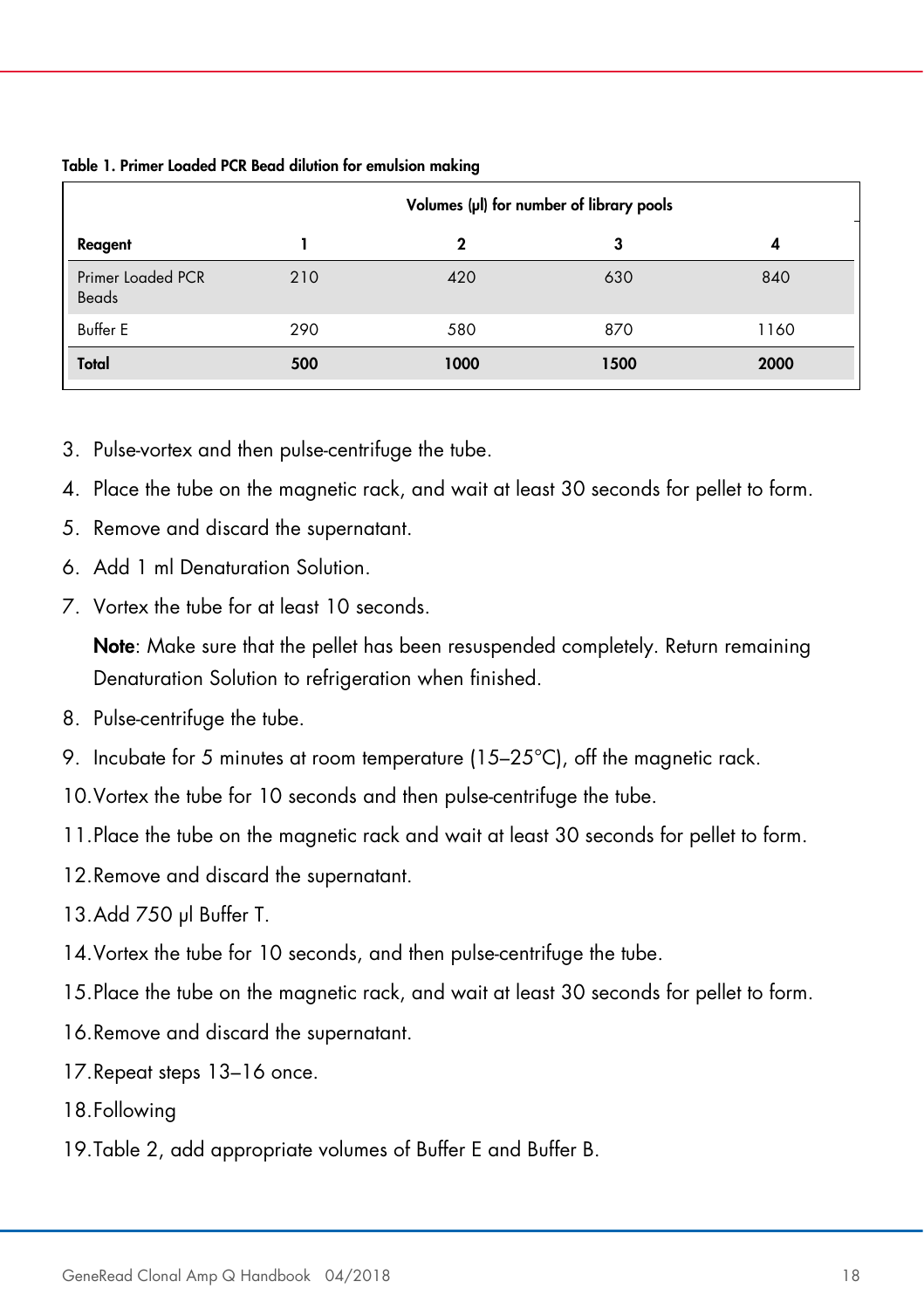|                 | Volumes (µl) for number of libraries |      |      |      |
|-----------------|--------------------------------------|------|------|------|
| Reagent         |                                      |      | з    | 4    |
| <b>Buffer E</b> | 250                                  | 500  | 750  | 1000 |
| <b>Buffer B</b> | 250                                  | 500  | 750  | 1000 |
| Total           | 500                                  | 1000 | 1500 | 2000 |

Table 2. Primer Loaded PCR Bead resuspension for emulsion making

20.Pulse-vortex and then pulse-centrifuge the tube.

21. Transfer entire volume into a 2 ml non-skirted Sarstedt tube.

#### Preparing reagents

- 22.For each library pool, remove a single Master Mix tube and a single Primer Mix tube from the freezer and thaw.
- 23.Gently invert and roll the tubes to mix contents, and then pulse-centrifuge the tubes.

Note: Do not vortex the Master Mix tube, as vortexing can cause protein denaturation.

- 24.Gently invert the Oil Mix container 5–10 times, or vortex the container for 5 seconds to make sure the contents are mixed.
- 25. Transfer 3500 µl Oil Mix to a 10 ml Sarstedt tube for each library pool.

#### Preparing the GeneRead QIAcube Workdeck 1

- 26.Wipe the GeneRead QIAcube Workdeck 1 with 70% alcohol.
- 27.Change gloves.
- 28.Following Table 3, load prepared reagents and consumables onto GeneRead QIAcube Workdeck 1 according to the number of library pools that will be run. Instructions are also provided on the touchscreen and the software will guide you through setup and loading.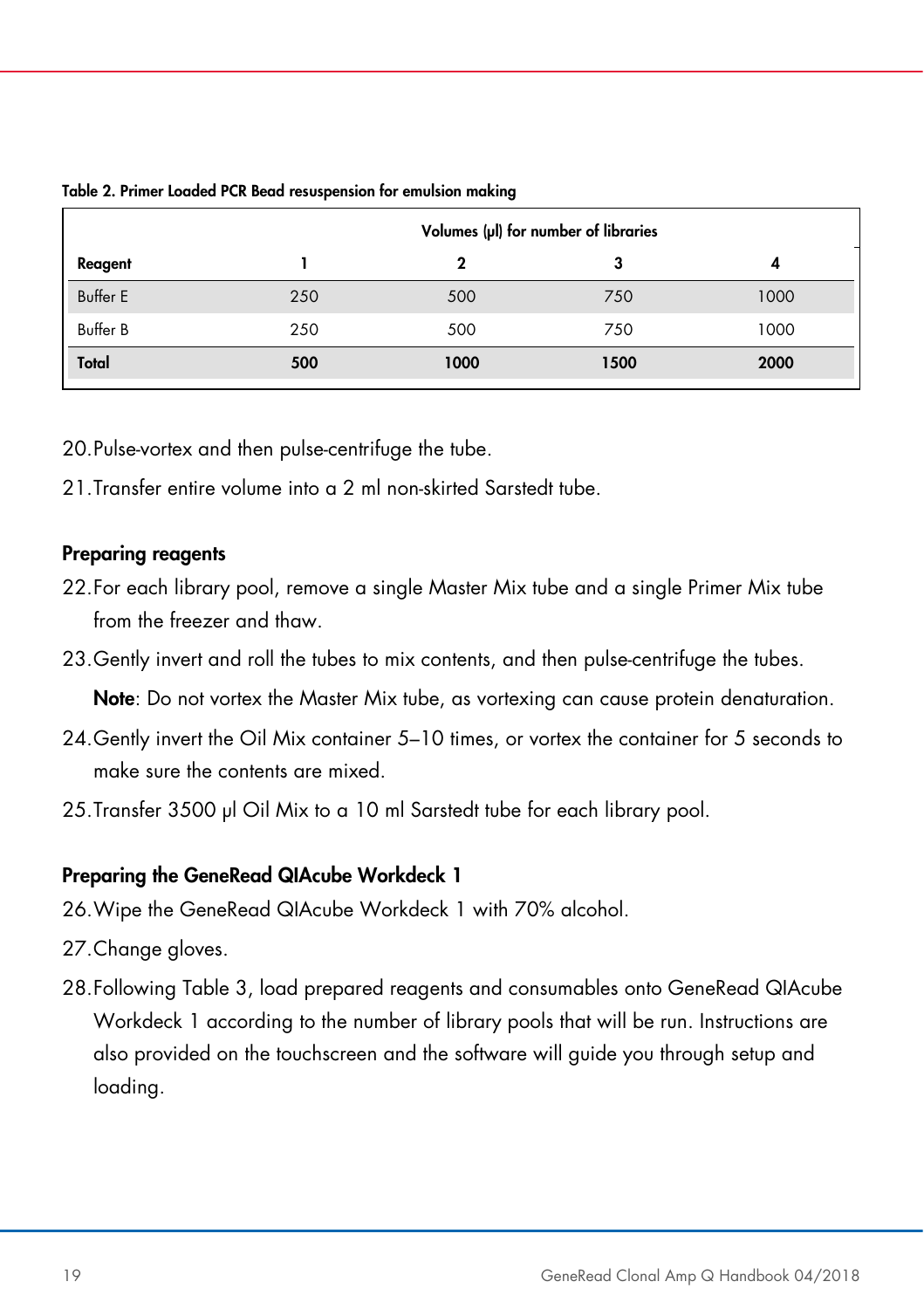|                                 | Number of library pools per run |                     |                   |                            |
|---------------------------------|---------------------------------|---------------------|-------------------|----------------------------|
| ltem                            |                                 | $\mathbf 2$         | 3                 | 4                          |
| Library pool tube               | $1 \times 500 \mu$              | $2 \times 500$ µ    | $3 \times 500$ µ  | $4 \times 500$ µ           |
| Oil Mix tube                    | $1 \times 3500 \mu$             | $2 \times 3500$ µ   | $3 \times 3500$ µ | $4 \times 3500 \text{ pl}$ |
| Primer Loaded PCR<br>Beads tube | $1 \times 500 \mu$              | $1 \times 1000 \mu$ | $1 \times 1500$ µ | $1 \times 2000 \mu$        |
| Master Mix tube                 | $1 \times 1600$ µ               | $2 \times 1600 \mu$ | $3 \times 1600$ µ | $4 \times 1600 \text{ pl}$ |
| Primer Mix tube                 | $1 \times 650$ µ                | $2 \times 650$ µ    | $3 \times 650$ µ  | $4 \times 650 \mu$         |
| 2 ml tube, empty                | 2                               | $\overline{4}$      | 6                 | 8                          |
| PCR plate                       |                                 |                     | $\overline{2}$    | $\overline{2}$             |
| $1000$ $\mu$ tips               | 3                               | 6                   | 9                 | 12                         |

Table 3. Reagents and consumables set up for emulsion making

#### Emulsion Making

- 29.Power ON the GeneRead QIAcube instrument with the hood closed.
- 30.After the GeneRead QIAcube initializes, open the hood.
- 31.Wipe the GeneRead QIAcube worktable with 70% alcohol.
- 32.Open the waste drawer, and discard used tips.
- 33.Empty the waste container following proper laboratory practice.
- 34.Change gloves.
- 35.Load the GeneRead QIAcube Workdeck 1 into the GeneRead QIAcube.

IMPORTANT: Make sure all tubes are uncapped before starting the protocol.

- 36. Select Make Emulsion on the GeneRead QIAcube touchscreen.
- 37.Follow the instructions displayed on the touchscreen.
- 38.Upon completion of the script, "Run finished successfully" will be displayed.
- 39. Click OK when the script completes running.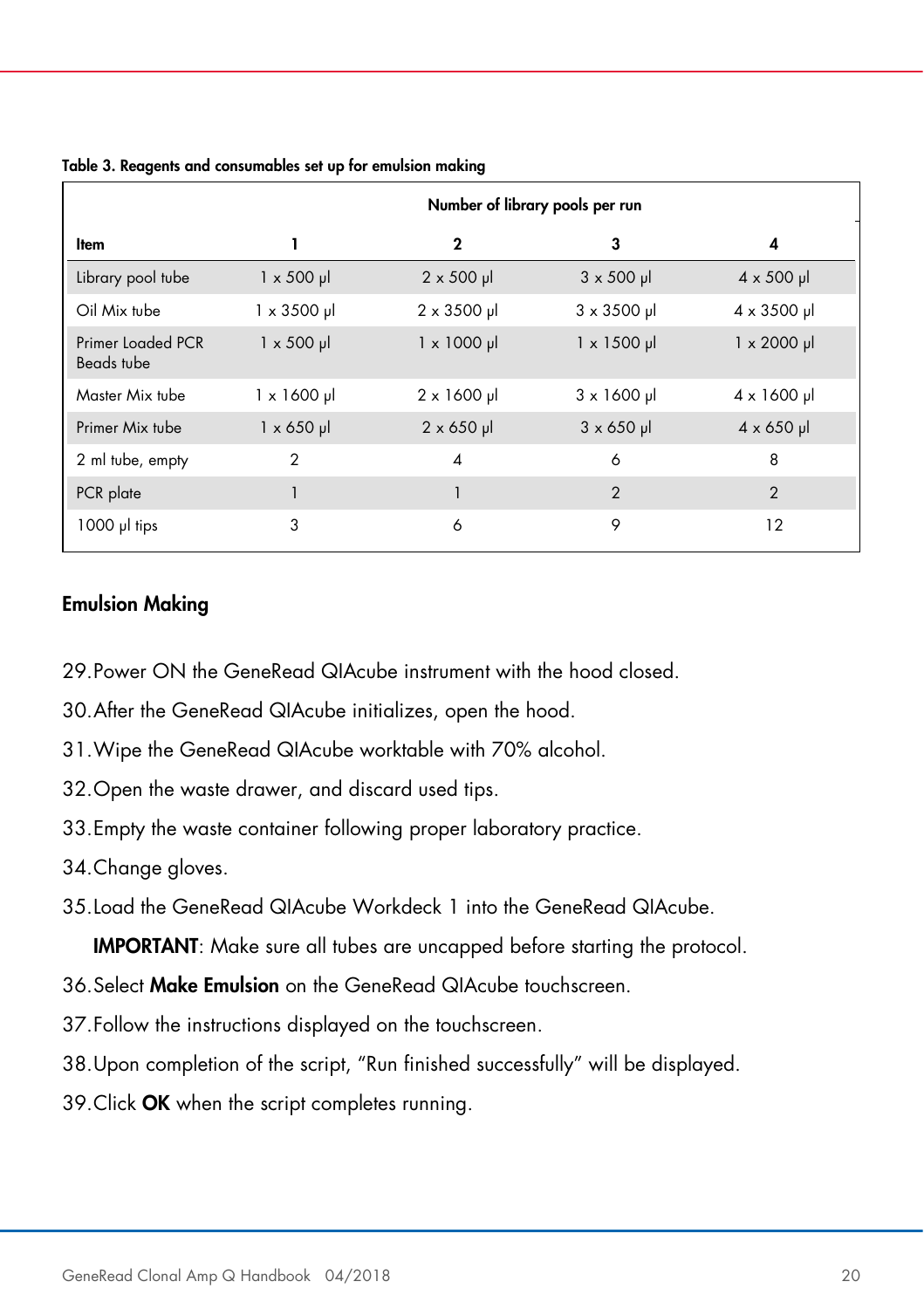40.Remove plate(s) from the GeneRead QIAcube and cover with the sealing film provided in the kit.

Note: Verify that plate(s) contain uniform volumes of emulsion in each well.

41.Immediately proceed with PCR cycling of the PCR plates.

Note: Time between the completion of the emulsion making run and the initiation of the PCR cycling should not exceed 30 minutes.

#### PCR cycling of PCR plates

- 42.Place plate(s) in the PCR cycler(s) and start the cycling program.
- 43.Perform PCR as described in Table 4.
- 44.After starting the PCR cycling, remove and dispose all tubes in the GeneRead QIAcube following proper laboratory practice.
- 45.Open the waste drawer, and discard used tips.
- 46.Empty the waste container following proper laboratory practice.
- 47.Clean the drawer with 70% alcohol, replace the waste container, and close drawer.
- 48.Power OFF the GeneRead QIAcube instrument.

Note: PCR cycling run time is approximately 3 hours.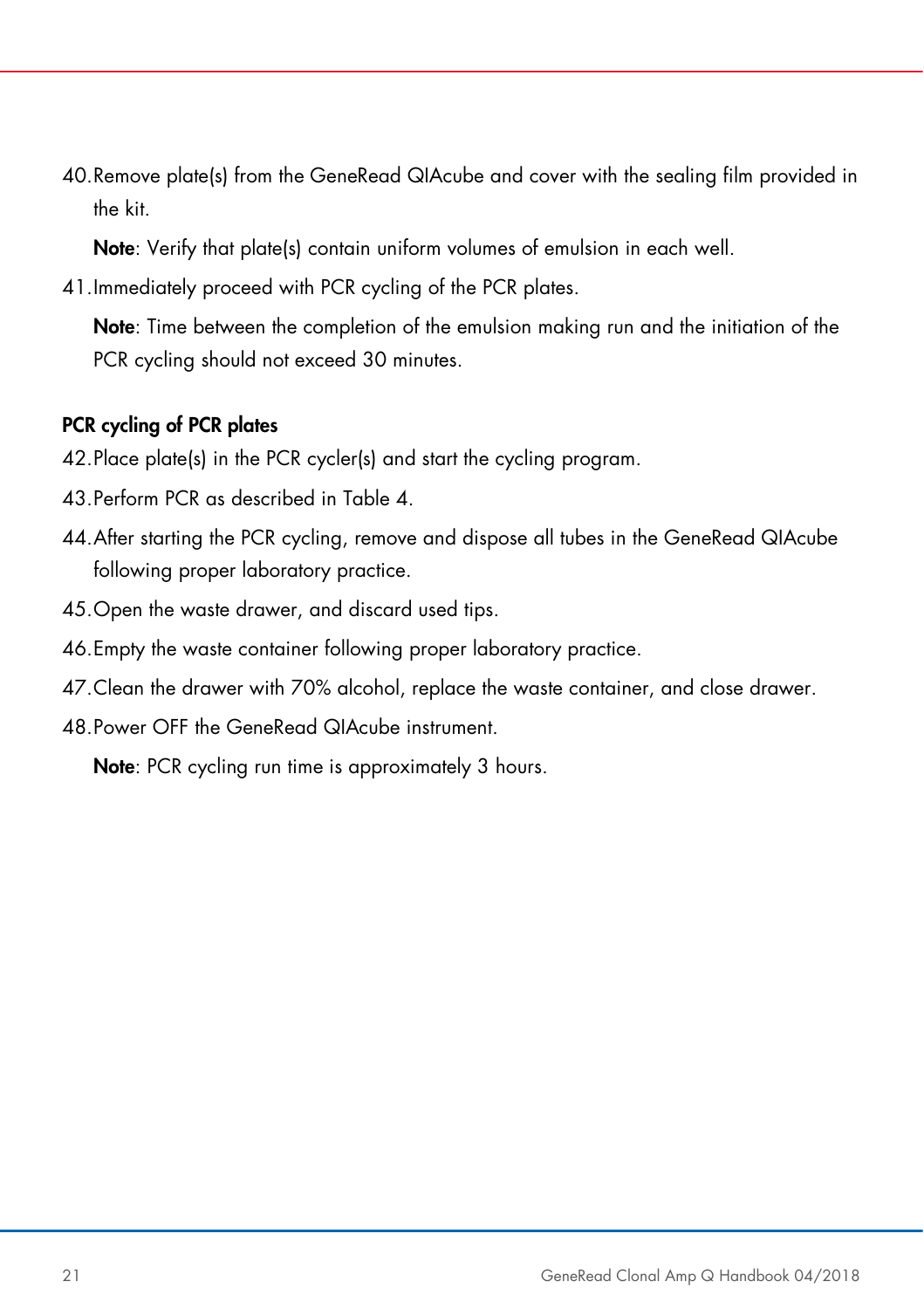|  |  | Table 4. Cycling conditions* |
|--|--|------------------------------|
|--|--|------------------------------|

| Time       | <b>Temperature</b> | Number of cycles |
|------------|--------------------|------------------|
| 6 minutes  | $94^{\circ}$ C     |                  |
| 15 seconds | $94^{\circ}$ C     |                  |
| 30 seconds | $57^{\circ}$ C     | 60               |
| 60 seconds | $70^{\circ}$ C     |                  |
| 2 minutes  | $72^{\circ}$ C     |                  |
| Hold       | $4^{\circ}$ C      | $\infty$         |
| Lid        | $105^{\circ}$ C    |                  |

\* Total volume used: 125 µl; program thermal cycler accordingly (125 µl or maximum volume allowed).

49.After the thermal cycling run has finished, remove plate(s) from the PCR cycler(s).

50.Proceed with "Emulsion breaking", page 22, on the GeneRead QIAcube. 0.

Note: After thermal cycling, plates can be stored at 4°C for ease of processing but the emulsion breaking procedure must be started within 72 hours.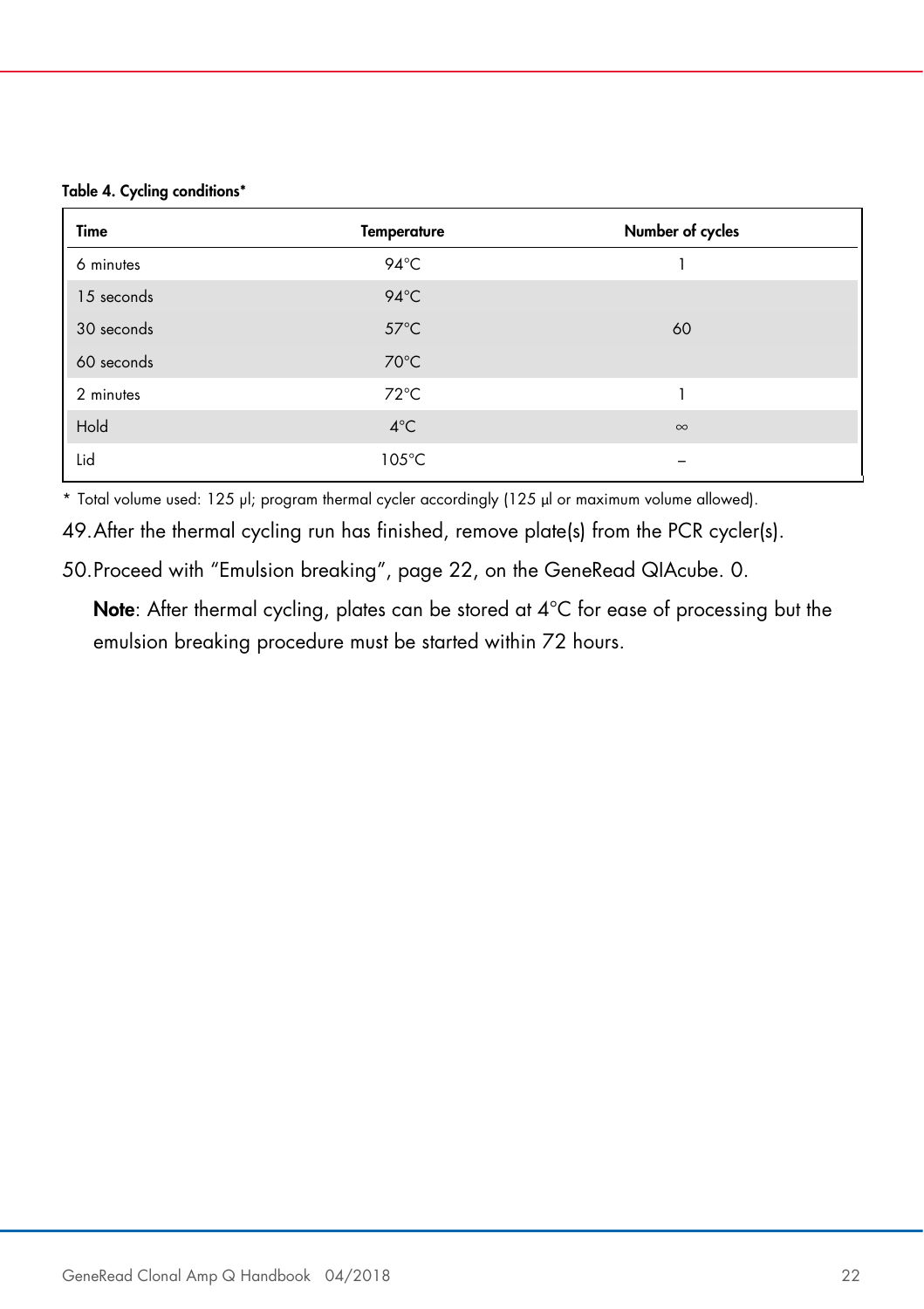### Protocol: Emulsion Breaking

Important points before starting

- Start or re-start the GeneRead QIAcube before initiating emulsion breaking.
- Do not power OFF the GeneRead QIAcube after emulsion breaking is complete.
- Pipettes should be used to measure correct volumes.

Things to do before starting

Gently invert buffer bottles to mix contents prior to use.

Procedure

#### Preparing reagents

- 1. For each library pool, transfer 10 ml Buffer A to two 10 ml tubes.
- 2. For each library pool, transfer 2 ml Buffer N to three 2 ml non-skirted Sarstedt tubes.

#### Preparing the GeneRead QIAcube Workdeck 1

- 3. Wipe the GeneRead QIAcube Workdeck 1 with 70% alcohol.
- 4. Change gloves.
- 5. Following Table 5, load prepared reagents and required consumables onto the GeneRead QIAcube Workdeck 1.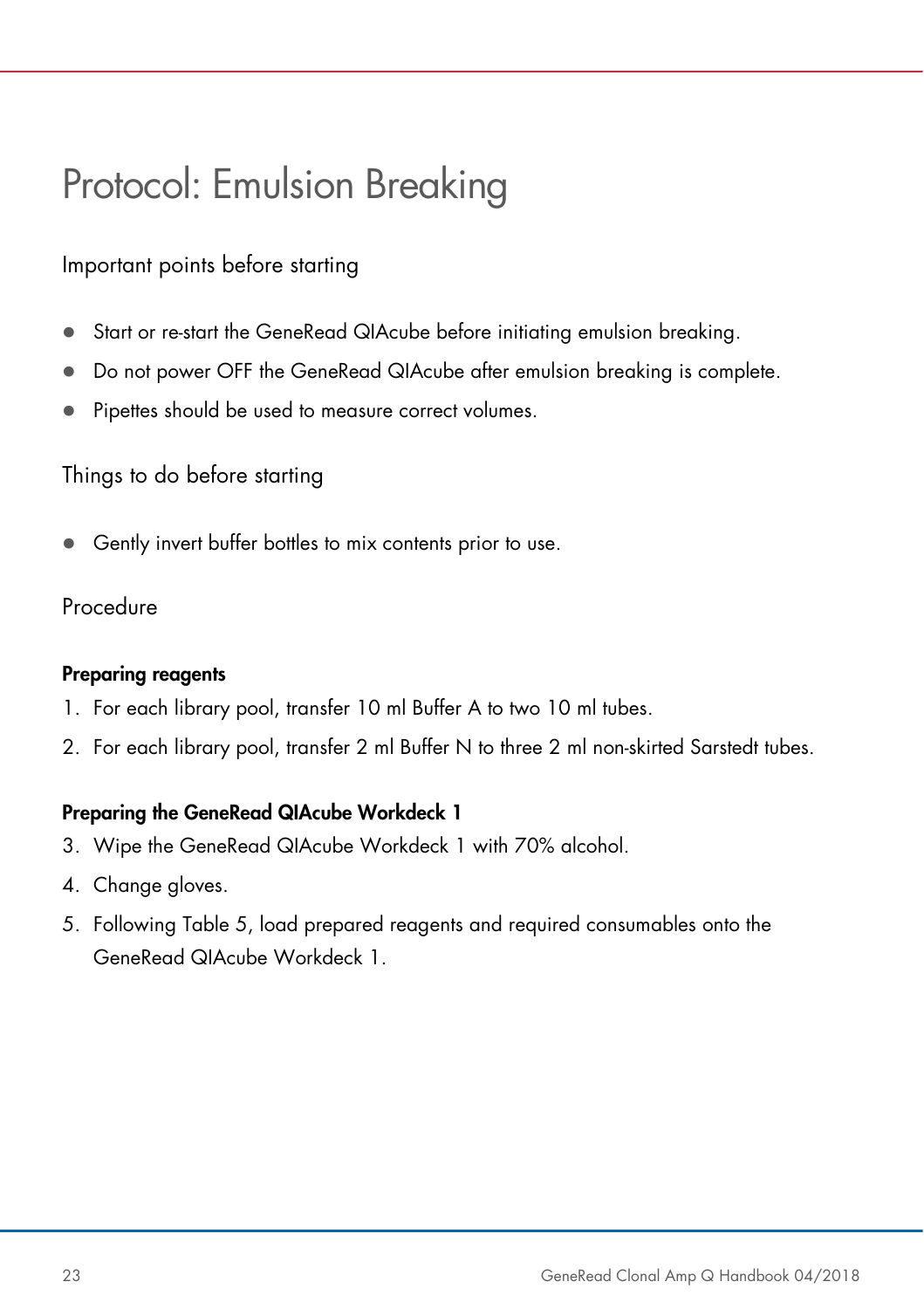|                                              | Number of library pools per run |                  |                  |                  |
|----------------------------------------------|---------------------------------|------------------|------------------|------------------|
| ltem                                         | ı                               | $\mathbf 2$      | 3                | 4                |
| Buffer A tube                                | $2 \times 10$ ml                | $4 \times 10$ ml | $6 \times 10$ ml | $8 \times 10$ ml |
| Buffer N tube                                | $3 \times 2$ m                  | $6 \times 2$ m   | $9 \times 2$ m   | $12 \times 2$ ml |
| 200 µl tip rack                              | $\overline{2}$                  | $\overline{4}$   | 6                | 8                |
| Wide bore<br>$1000$ $\mu$ tips               | 8                               | 16               | 24               | 32               |
| Rotor Adapters                               | $\boldsymbol{\Lambda}$          | 6                | 9                | 12               |
| PCR plate,<br>containing<br>emulsion samples |                                 |                  | $\overline{2}$   | $\overline{2}$   |
| Enrichment<br>Columns                        |                                 | $\mathcal{P}$    | 3                | $\overline{A}$   |

Table 5. Reagents and consumables setup for emulsion breaking

#### Emulsion Breaking

- 6. After the GeneRead QIAcube initializes, open the hood.
- 7. Wipe the GeneRead QIAcube worktable with 70% alcohol.
- 8. Open the waste drawer, and discard used tips.
- 9. Empty the waste container following proper laboratory practice.
- 10.Change gloves.
- 11.Place rotor adapters in centrifuge as indicated in Figure 2, according to the number of samples.



Figure 2. Rotor adapter placement in centrifuge.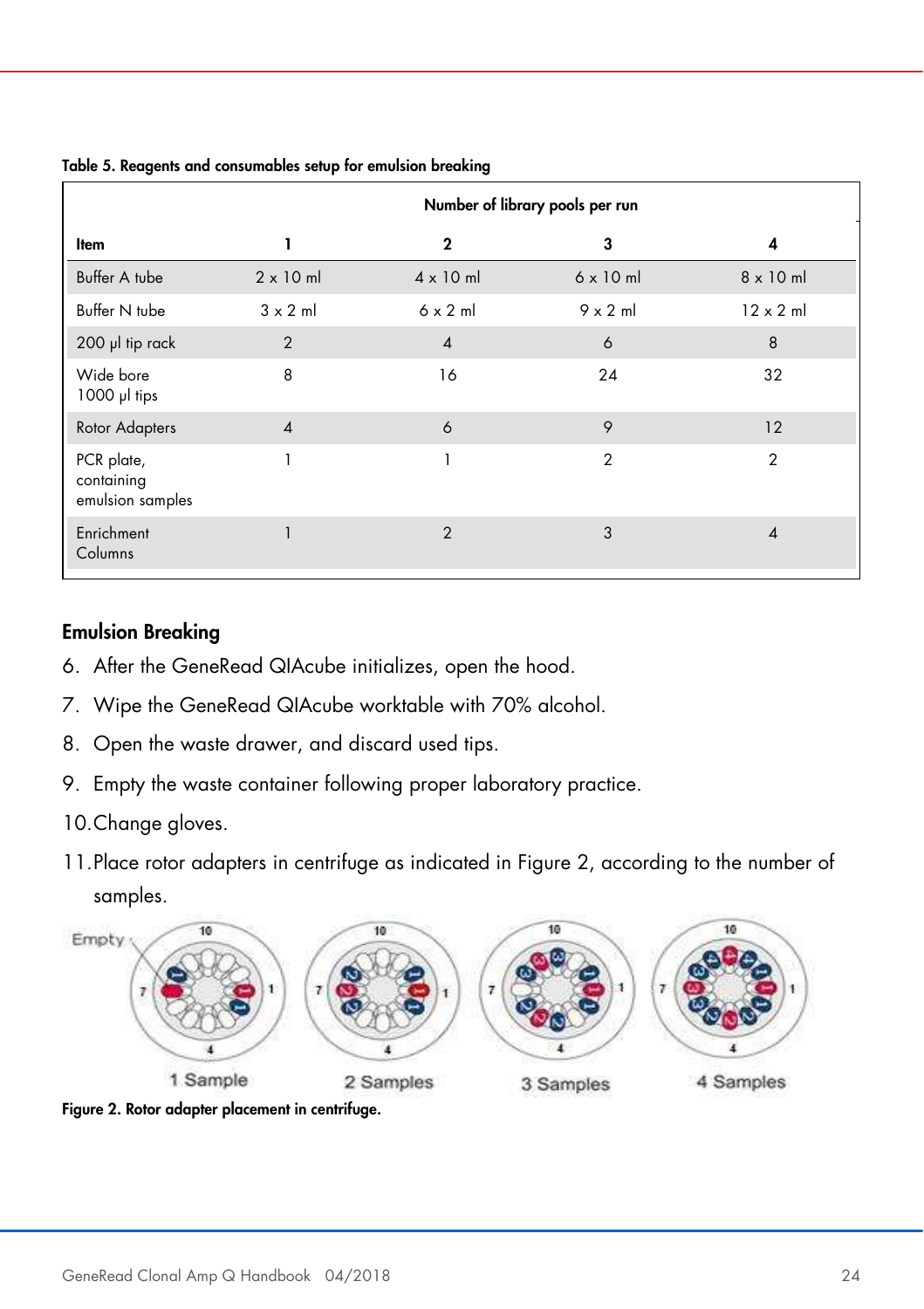12.Place enrichment column(s) in position of the rotor adapter(s), as indicated in Figure 3.

- For 1 sample, place the enrichment column in rotor adapter 1.
- For 2 samples, place enrichment columns in rotor adapters 1 and 7.
- For 3 samples, place enrichment columns in rotor adapters 1, 5 and 9.
- For 4 samples, place enrichment columns in rotor adapters 1, 4, 7 and 10.

Note: Make sure enrichment columns are pressed down and correctly seated in the rotor adapters.



Figure 3. Rotor adapter positions.

13.Load the GeneRead QIAcube Workdeck 1 onto the GeneRead QIAcube.

IMPORTANT: Make sure all tubes are uncapped before starting protocol.

- 14. Select **Breaking** on the GeneRead QIAcube touchscreen.
- 15.Follow the instructions displayed on the touchscreen.
- 16.Upon completion of the script, "Run finished successfully" will be displayed.
- 17. Click OK when the script completes running, and follow the instructions displayed on the touchscreen.

Note: Samples can remain in the rotor adapters for ease of processing. However, bead enrichment must be started within 16 hours after completion of emulsion breaking.

IMPORTANT: Do not remove samples or rotor adapters from the GeneRead QIAcube, do not discard rotor adapters.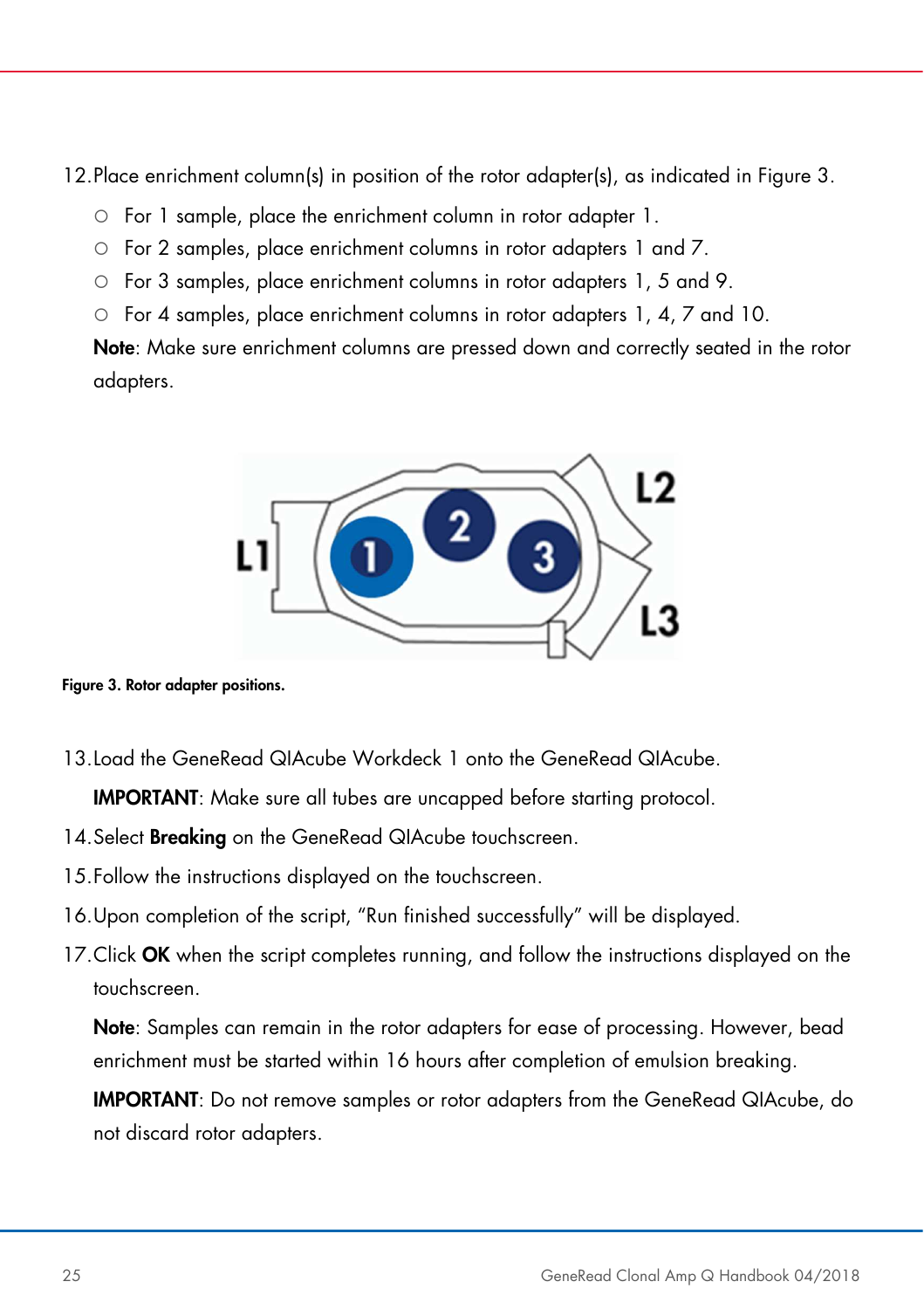18.Remove and dispose all tubes and empty PCR plate(s) from GeneRead QIAcube Workdeck 1 following proper laboratory practice.

Note: Verify emulsion has been removed from each well.

- 19.Open the waste drawer, and discard used tips.
- 20.Empty the waste container following proper laboratory practice.
- 21.Replace the waste container, and close the drawer.
- 22.Proceed with "Bead enrichment", page 26.

IMPORTANT: Do not power OFF the GeneRead QIAcube after emulsion breaking is complete. It is not possible to start bead enrichment if the GeneRead QIAcube has been powered OFF after emulsion breaking.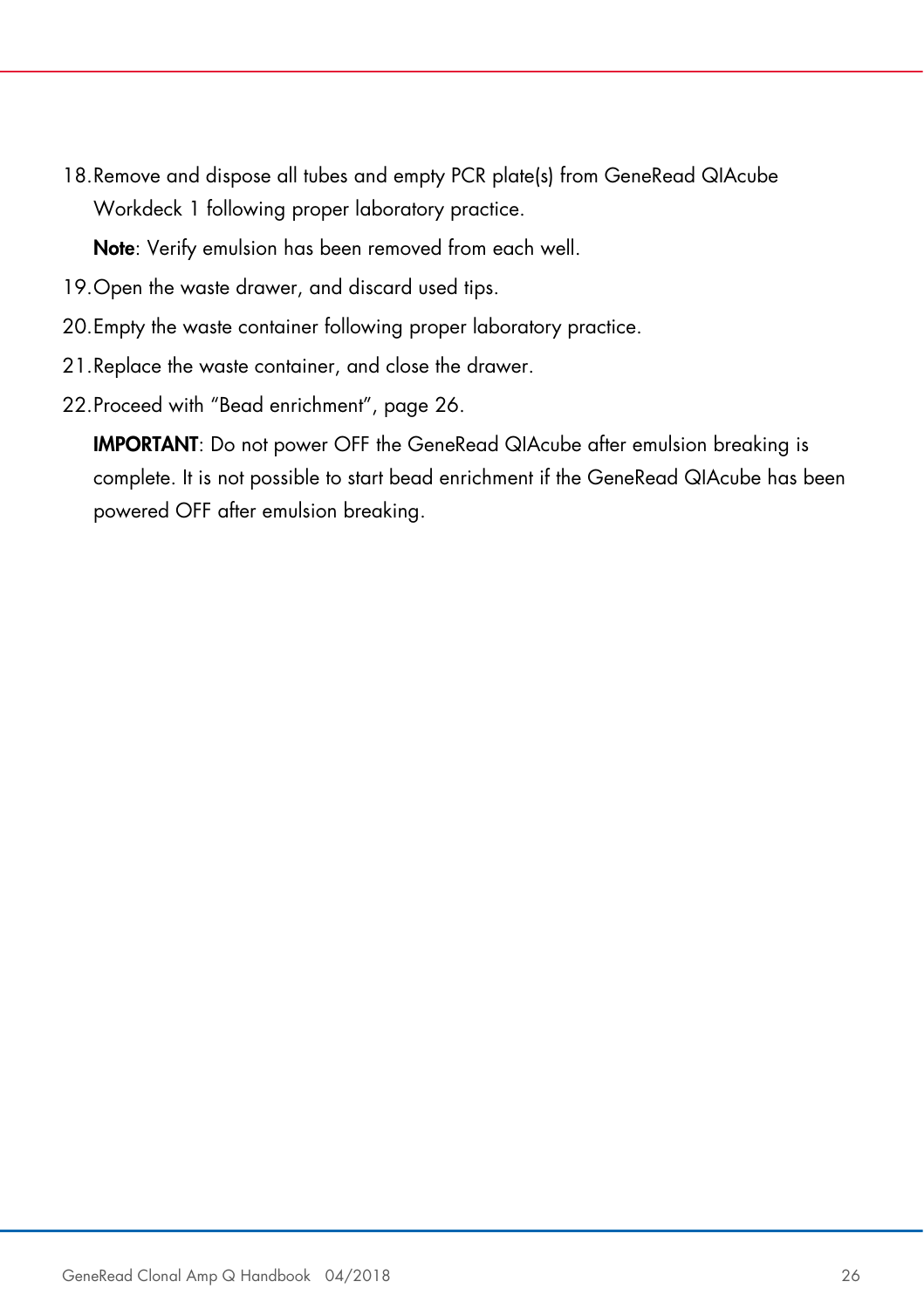### Protocol: Bead Enrichment

#### Important points before starting

- Bead enrichment cannot be started independently and without performing automated emulsion breaking prior to bead enrichment.
- It is not possible to start bead enrichment if the GeneRead QIAcube has been powered OFF after emulsion breaking for any reason.
- Pipettes should be used to measure correct volumes.
- Verify that the "2" shaker adapter is installed in Workdeck 2.

#### Things to do before starting

- Leave all rotor adapters in place.
- Remove the GeneRead QIAcube Workdeck 1 from the GeneRead QIAcube.
- Remove Enrichment Buffer from the freezer and thaw.
- Remove Denaturation Solution bottle from refrigeration.
- Gently invert the Denaturation Solution and buffer bottles to mix contents prior to use.

#### Procedure

#### Preparation of Enrichment Buffer

1. After thawing, add 120 µl of Enrichment Buffer Additive to the Enrichment Buffer tube. After addition of the Enrichment Buffer Additive, the buffer can be stored at –20°C for up to three months.

#### Super A Bead pretreatment

2. For each library pool, remove a single tube of Super A Beads from refrigeration.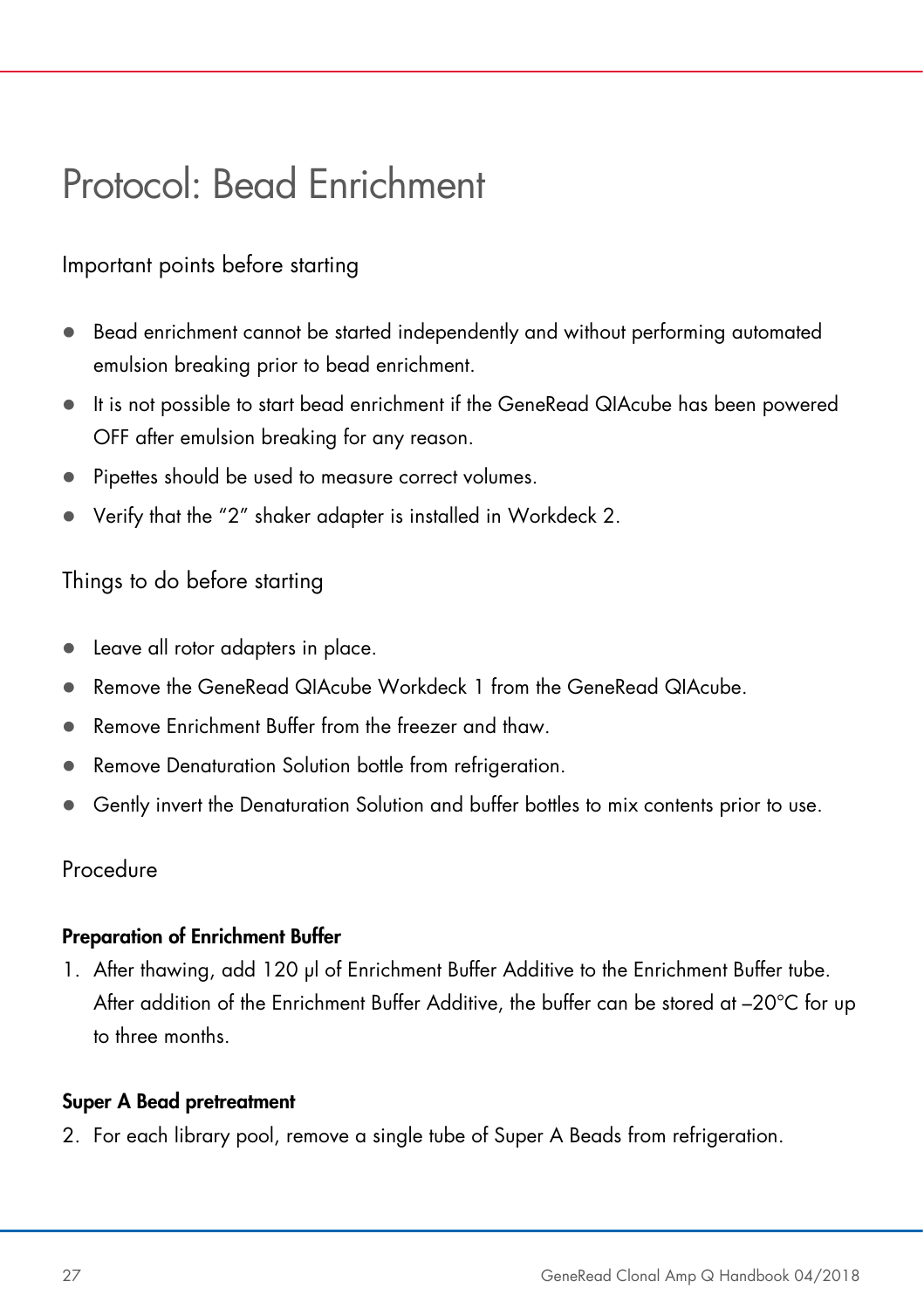- 3. Equilibrate Super A Beads to room temperature (15–25°C) before use.
- 4. Centrifuge Super A Beads at maximum speed (at least 15,000 x q) for 1 minute.
- 5. Without disturbing the white Super A Bead pellet(s), remove and discard 550 µl supernatant from each tube.
- 6. Gently invert the Enrichment Buffer bottle to mix contents.
- 7. Add 550 µl Enrichment Buffer to the Super A Beads in each tube.
- 8. Pulse-vortex then centrifuge the tube at maximum speed for 1 minute.
- 9. Without disturbing the white Super A Bead pellet(s), remove and discard 400 µl supernatant from each tube, leaving 200 µl Super A Bead suspension in each tube.

#### Preparing reagents

- 10.For each library pool, transfer 950 µl Enrichment Buffer to a 2 ml non-skirted Sarstedt tube. Return remaining Enrichment Buffer to freezer when finished.
- 11.For each library pool, transfer 900 µl Buffer B to a 2 ml non-skirted Sarstedt tube.
- 12.For each library pool, transfer 900 µl Buffer N to a 2 ml non-skirted Sarstedt tube.
- 13. For each library pool, transfer 425 µl Buffer T to a 2 ml non-skirted Sarstedt tube.
- 14.For each library pool, transfer 550 µl Denaturation Solution to a 2 ml non-skirted Sarstedt tube. Return remaining Denaturation Solution to refrigeration when finished.

#### Preparing the GeneRead QIAcube Workdeck 2

- 15.Wipe the GeneRead QIAcube Workdeck 2 with 70% alcohol.
- 16.Change gloves.
- 17.Load the prepared reagents and required consumables onto the GeneRead QIAcube Workdeck 2, as described in
- 18.Table 6.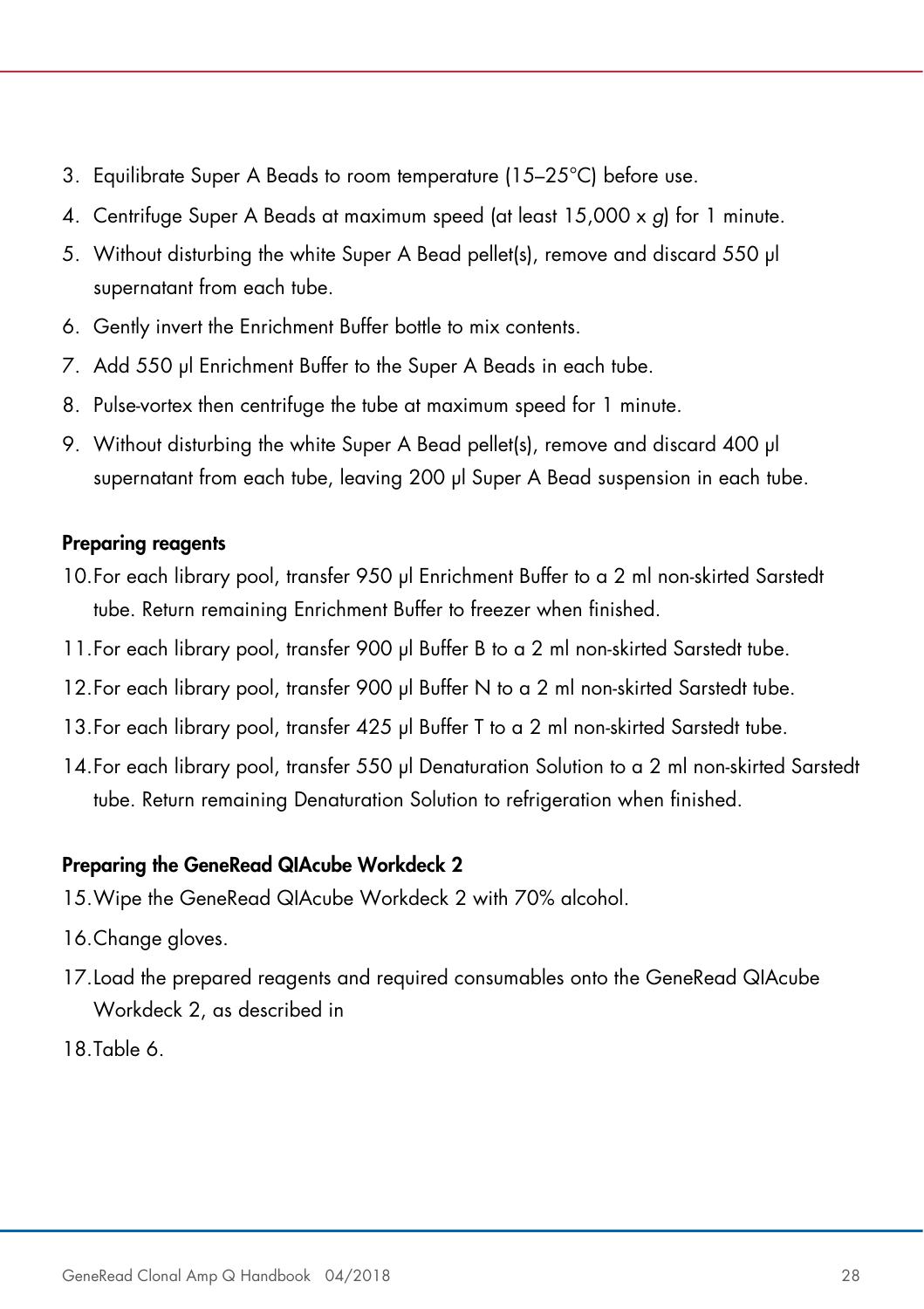|                                  | Number of library pools per run |                    |                           |                           |
|----------------------------------|---------------------------------|--------------------|---------------------------|---------------------------|
| ltem                             | 1                               | $\mathbf{2}$       | 3                         | 4                         |
| <b>Enrichment Buffer</b><br>tube | $1 \times 950 \mu$              | $2 \times 950$ µ   | $3 \times 950$ µ          | $4 \times 950$ µ          |
| Denaturation<br>Solution tube    | $1 \times 550$ µ                | $2 \times 550$ µ   | $3 \times 550$ µ          | $4 \times 550 \mu$        |
| Buffer T tube                    | $1 \times 425$ µ                | $2 \times 425$ µ   | $3 \times 425$ µ          | $4 \times 425$ µ          |
| Buffer N tube                    | $1 \times 900$ µ                | $2 \times 900 \mu$ | $3 \times 900 \text{ pl}$ | $4 \times 900$ µ          |
| Buffer B tube                    | $1 \times 900 \mu$              | $2 \times 900 \mu$ | $3 \times 900 \mu$        | $4 \times 900 \text{ pl}$ |
| Super A Bead<br>tube             | $1 \times 200 \mu$              | $2 \times 200 \mu$ | $3 \times 200 \mu$        | $4 \times 200 \mu$        |
| 8-strip PCR tubes                | $\mathbf{1}$                    | 1                  | 1                         | 1                         |
| Wide bore<br>$1000$ $\mu$ tips   | 13                              | 14                 | 22                        | 30                        |
| $200$ $\mu$ tips                 | 3                               | 5                  | 8                         | 11                        |

#### Table 6. Reagents and consumables setup for bead enrichment

#### Bead Enrichment

19.Load the GeneRead QIAcube Workdeck 2 onto the GeneRead QIAcube.

IMPORTANT: Make sure all tubes are uncapped before starting protocol.

- 20.Follow the instructions displayed on the touchscreen.
- 21.Place the magnetic station cover on the magnetic station.

Note: Upon completion of the script, "Run finished successfully" will be displayed.

- 22. Click OK on the GeneRead QIAcube touchscreen when the script is complete.
- 23.Remove the magnetic station cover, and carefully remove the 8-strip PCR tubes.

Note: Verify that the 8-strip PCR tubes contain uniform pellets in each well.

- 24. Resuspend each pellet by carefully mixing it up and down with a 200 µl pipet.
- 25.Transfer each resuspended pellet into a labeled 2 ml LoBind Eppendorf tube.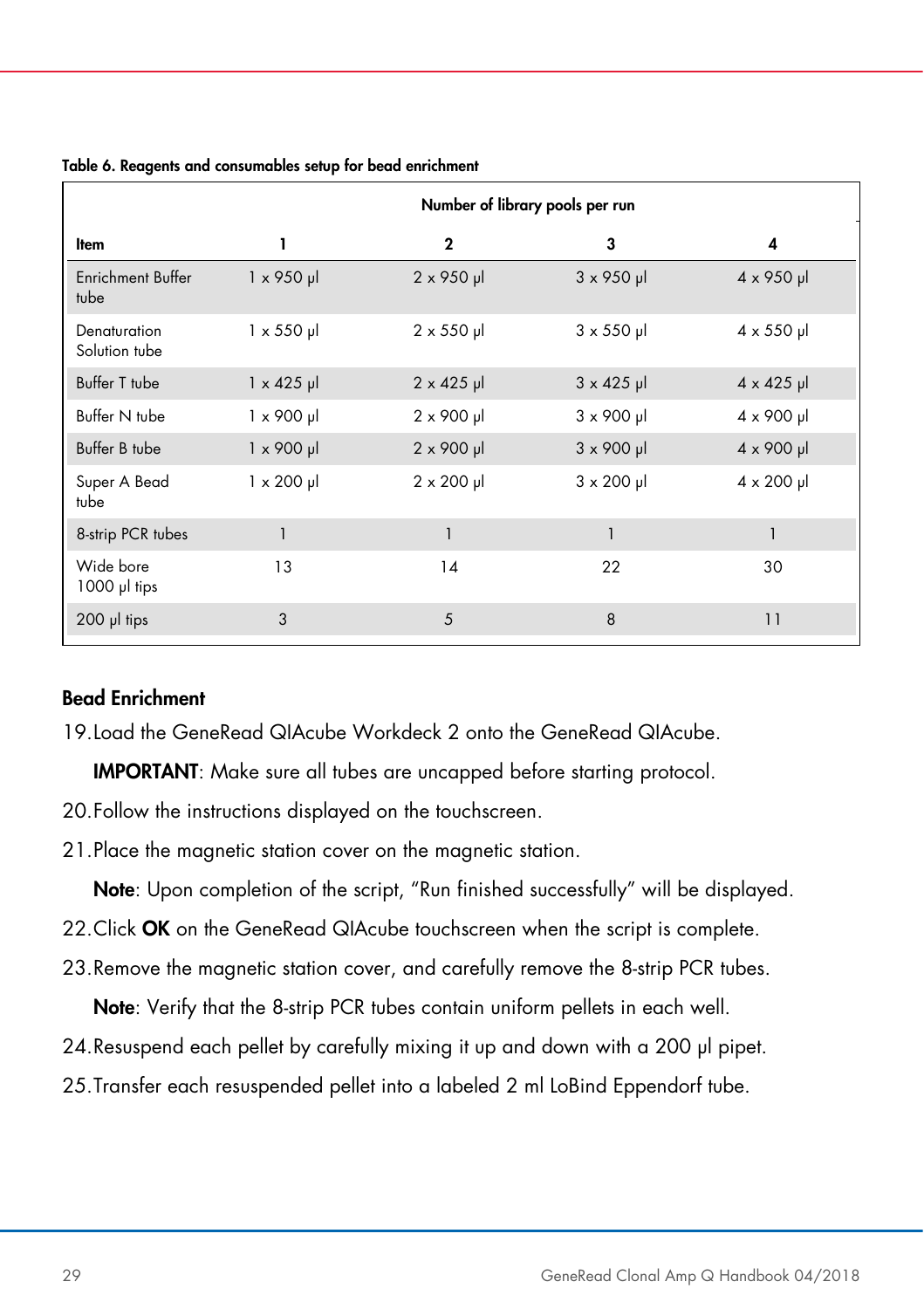- 26.Rinse each well of the 8-strip PCR tube with 200 µl Buffer T using a clean pipet tip for each tube. Transfer the volume into the appropriate 2 ml LoBind Eppendorf tube from the previous step.
- 27.Place the tube on the magnetic rack, and wait at least 30 seconds for pellet to form.
- 28.Remove and discard the supernatant.
- 29.Add 500 µl Buffer T.

Note: Clonally amplified and enriched samples can be stored for 72 hours at 4°C.

30.Follow the "Determination of Bead Concentration using OD" on page 31 to aliquot sufficient sample volume for sequencing or verify the enriched bead concentration is within the acceptable range using the Color Chart. Use the entire volume of enriched beads for sequencing reaction.

IMPORTANT: The enriched bead concentration range that may be described in the Color Chart corresponds to sequencing runs performed using the GeneRead UMI Advanced Sequencing Q Kit. However, the GeneRead Sequencing kit family is continually expanding. Therefore, if instructions for enriched bead concentration in the GeneRead Sequencing Kit Handbook used downstream of this GeneRead Clonal Amp Q Kit differ to those displayed in the Color Chart, please use the concentration described in the corresponding GeneRead Sequencing handbook.

- 31.Proceed with "Primer Hybridization" protocol according to the appropriate GeneRead Sequencing handbook.
- 32.Remove and dispose all consumables following proper laboratory practice.
- 33.Open the waste drawer, and discard used tips.
- 34.Empty the waste container following proper laboratory practice.
- 35.Clean the drawer with 70% alcohol, replace the waste container, and close the drawer.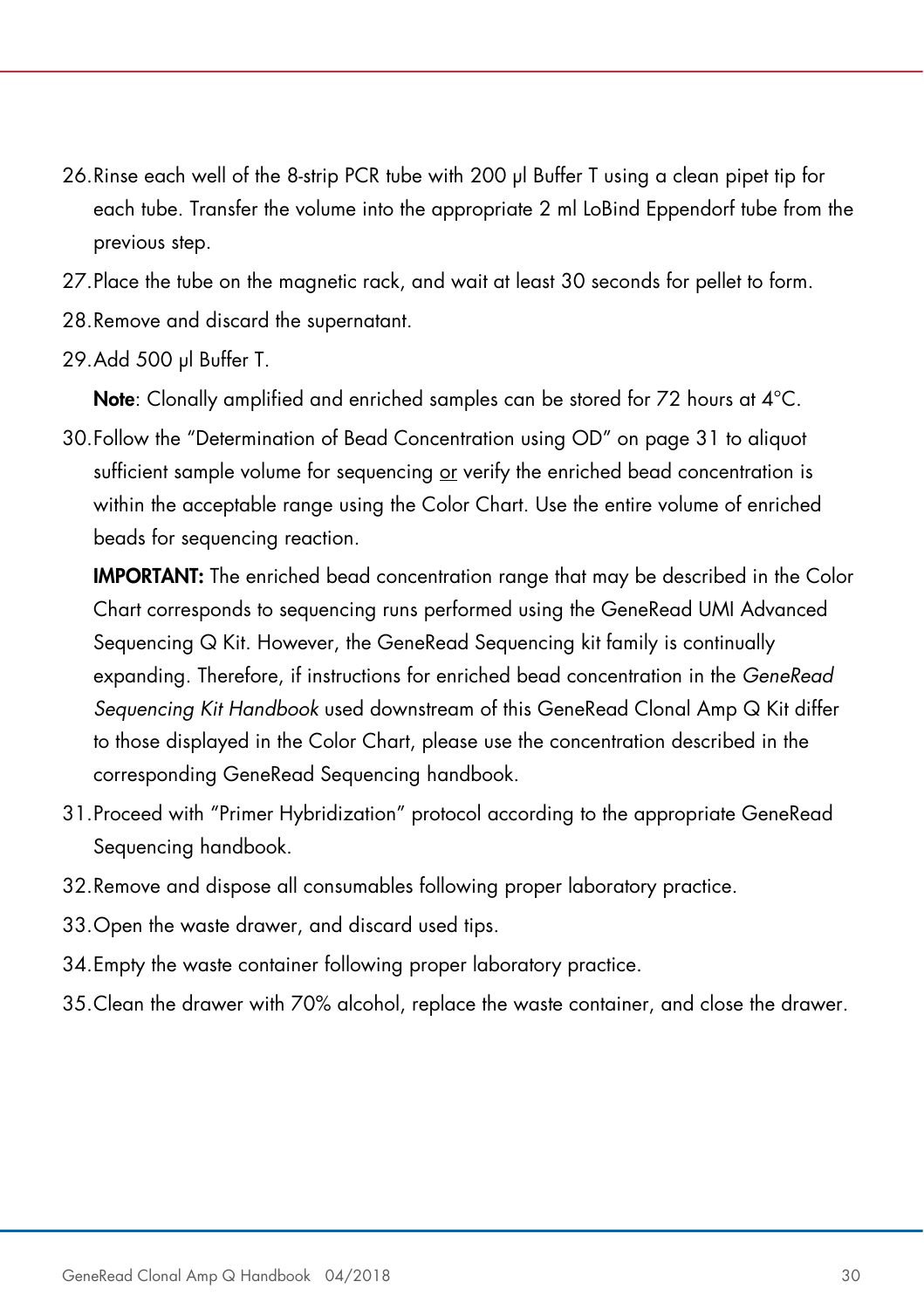### Protocol: Bead Yield Determination

#### Important points before starting

- Following the clonal amplification workflow protocol for bead enrichment, clonally amplified and enriched sample yield can be evaluated by either following the "Determination of Bead Concentration using OD" below or by using the Color Chart provided in the Box 3 of the GeneRead Clonal Amp Q kit.
- Pipettes should be used to measure correct volumes.
- The OD protocol is for spectrophotometers requiring 200 µl volumes; it may be adjusted for lab ware requiring different volumes.
- The standard curve may be re-used for subsequent clonal amplifications with different kits using the same Primer Loaded PCR Bead lot.
- Primer Loaded PCR Beads must be fully resuspended prior to use.

Things to do before starting determination of bead concentration using OD

 Remove the Primer Loaded PCR Beads tube and Denaturation Solution bottle from refrigeration. Gently invert the Denaturation Solution and buffer bottles to mix contents prior to use.

Determination of Bead Concentration using OD

#### Bead preparation

1. Vortex Primer Loaded PCR Beads thoroughly for at least 1 minute.

Note: Ensure that the beads are completely resuspended with no visible pellet left.

- 2. Add 20 µl Primer Loaded PCR Beads into a LoBind tube. Return remaining Primer Loaded PCR Beads to refrigeration when finished.
- 3. Place the tube on the magnetic rack, and wait at least 30 seconds for pellet to form.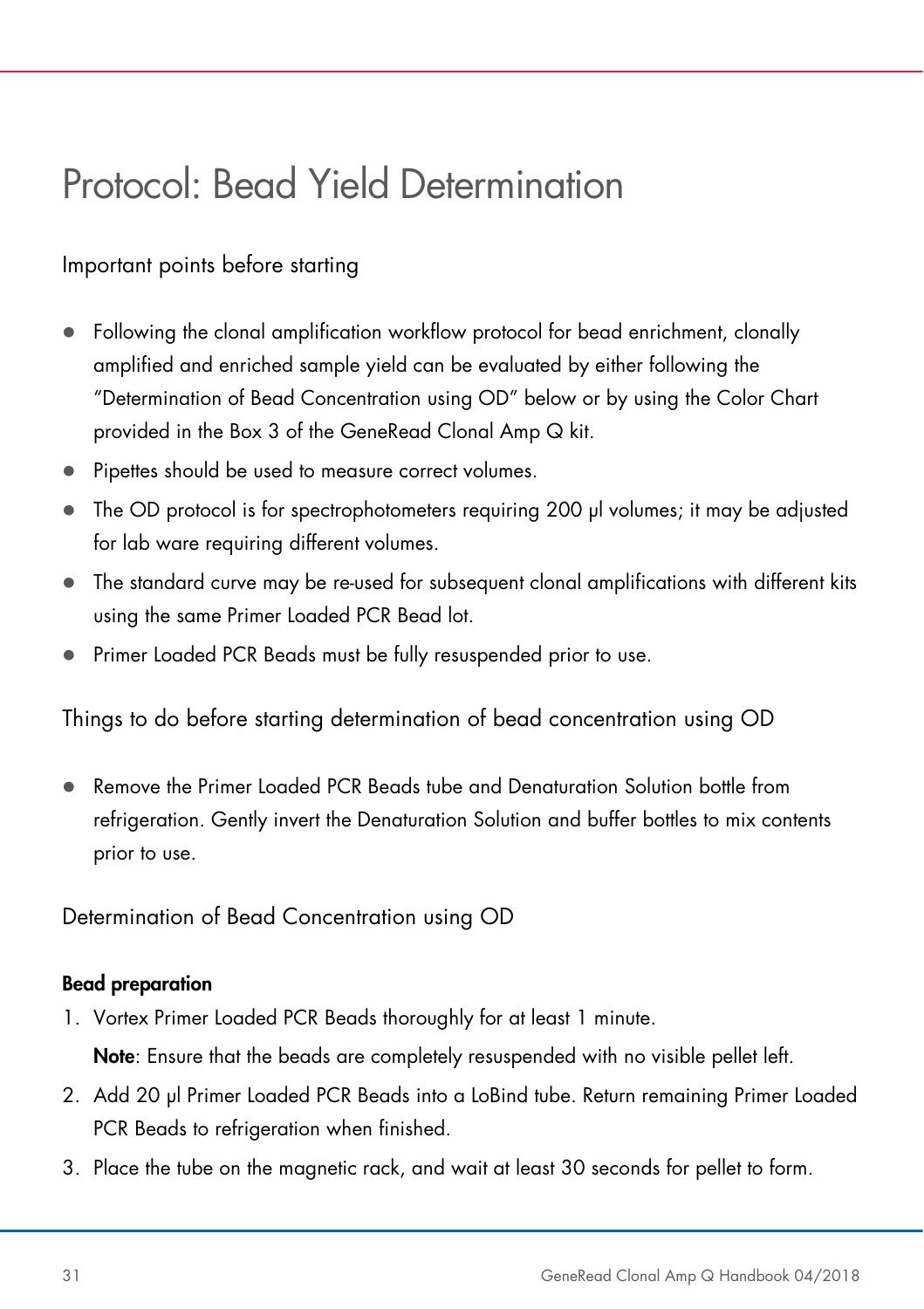- 4. Remove and discard the supernatant.
- 5. Add 100 µl Denaturation Solution. Return remaining Denaturation Solution to refrigeration when finished.
- 6. Pulse-vortex and then pulse-centrifuge the tube.
- 7. Incubate the tube at room temperature (15–25°C) for 5 minutes.
- 8. Place the tube on the magnetic rack, and wait at least 30 seconds for pellet to form.
- 9. Remove and discard the supernatant.
- 10.Add 100 µl Buffer E.
- 11.Pulse-vortex the tube.
- 12.Place the tube on the magnetic rack, and wait at least 30 seconds for pellet to form.
- 13.Remove and discard the supernatant.

14. Add 20 µl Buffer E.

15.Pulse-vortex the tube.

#### Serial dilution of Primer Loaded PCR Beads

16.Prepare 4 dilutions (A, B, C and D) as described in

17.Table 7.

| Table 7. Serial dilution of treated Primer Loaded PCR Beads |  |  |  |  |  |
|-------------------------------------------------------------|--|--|--|--|--|
|-------------------------------------------------------------|--|--|--|--|--|

| <b>Dilution</b> | <b>Volume of beads</b> | <b>Volume of Buffer E</b> | Final concentration (beads/ $\mu$ l) |
|-----------------|------------------------|---------------------------|--------------------------------------|
| A               | 20 <sub>µ</sub>        | $80 \mu$                  | $2.00 \times 10^{6}$                 |
| $\overline{B}$  | 50 µl dilution A       | 50 <sub>µ</sub>           | $1.00 \times 10^{6}$                 |
|                 | 50 µl dilution B       | 50 µl                     | $5.00 \times 10^{5}$                 |
| <b>D</b>        | 50 µl dilution C       | $50 \mu$                  | $2.50 \times 10^{5}$                 |

#### Creating a 4-point calibration curve with beads using OD<sub>550</sub> or OD<sub>600</sub>

18. Transfer 190 µl Buffer E to LoBind tubes.

19.Add 10 µl of each of bead dilution into a single tube, rinse pipet tip.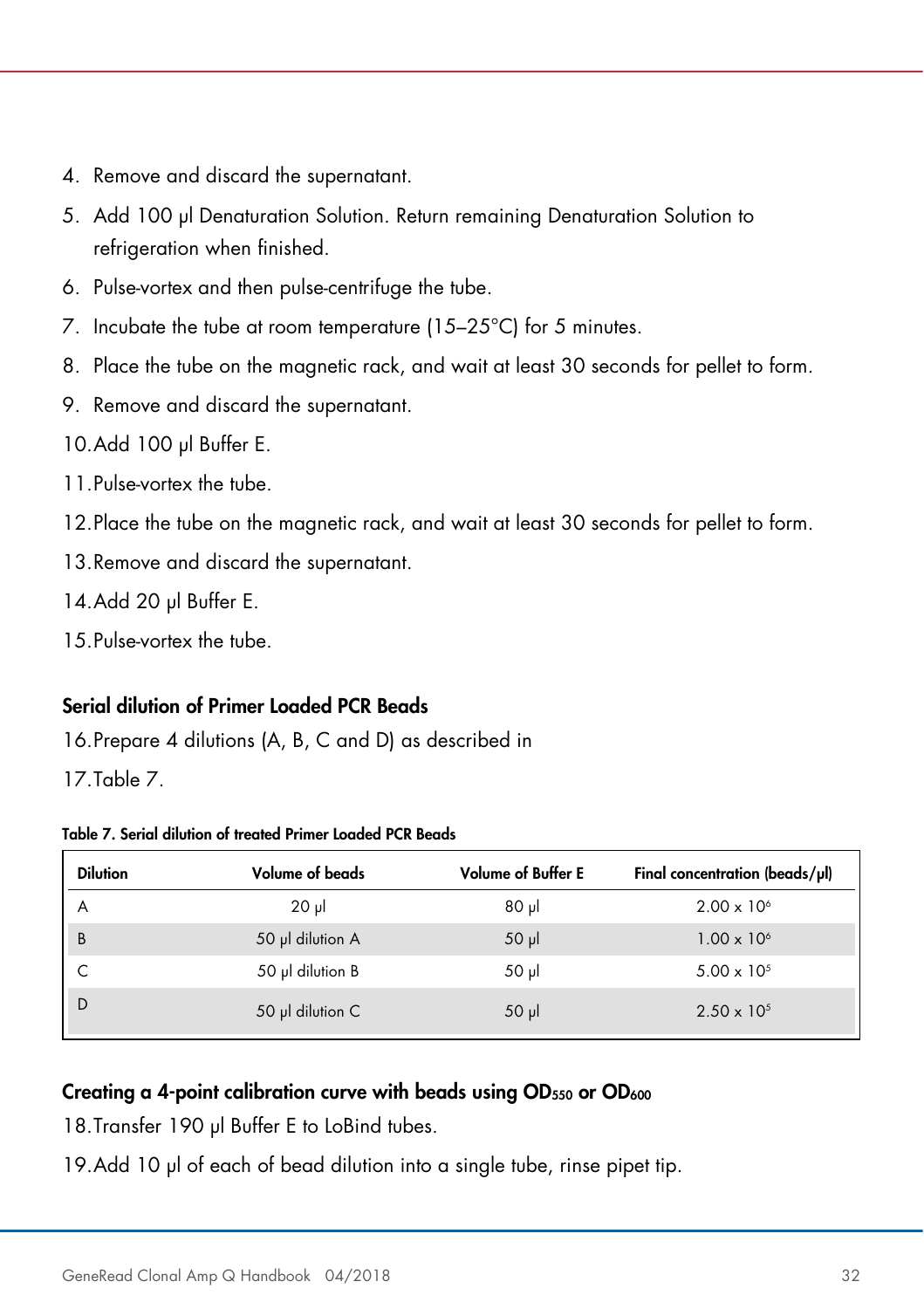20. Pulse-vortex the 4 tubes.

21. Immediately transfer the entire 200 µl of each prepared dilution into appropriate lab ware for the spectrophotometer.

Note: Volume can be adjusted according to the type of spectrophotometer.

- 22. Transfer 200 µl Buffer E into empty labware to use as a blank.
- 23.Measure blank and dilution OD at 550 nm or 600 nm.
- 24. Subtract the blank OD value from each dilution OD value.

#### Plotting a linear graph in Excel®

- 25.Enter the 4 bead concentrations (A, B, C and D) and their corresponding OD values into an Excel worksheet.
- 26.Highlight values and insert a scatterplot with the bead concentration on the y-axis and OD values on the x-axis.
- 27.Using the layout tab, add a trendline to the graph from the layout tab. For example:

Layout→ Trend line→ More trendline options→ Check trendline options: linear, Display equation on chart and Display R-squared value on chart.

#### Measuring the OD value(s) of clonally amplified and enriched sample(s)

- 28. Transfer 190 µl Buffer E to a clean LoBind tube for each sample.
- 29.Pulse-vortex and then pulse-centrifuge the enriched bead sample tube(s).
- 30.Transfer 10 µl of each enriched bead sample to a single tube, and rinse pipet tip.
- 31.Pulse-vortex and then pulse-centrifuge the tube(s).
- 32.Immediately transfer the entire 200 µl of each prepared sample to appropriate lab ware for the spectrophotometer.

Note: Volume can be adjusted according to the type of spectrophotometer.

- 33. Transfer 200 µl Buffer E to empty labware to use as a blank.
- 34.Measure blank and sample OD at 550 nm or 600 nm.
- 35.Subtract the blank OD value from each sample OD value.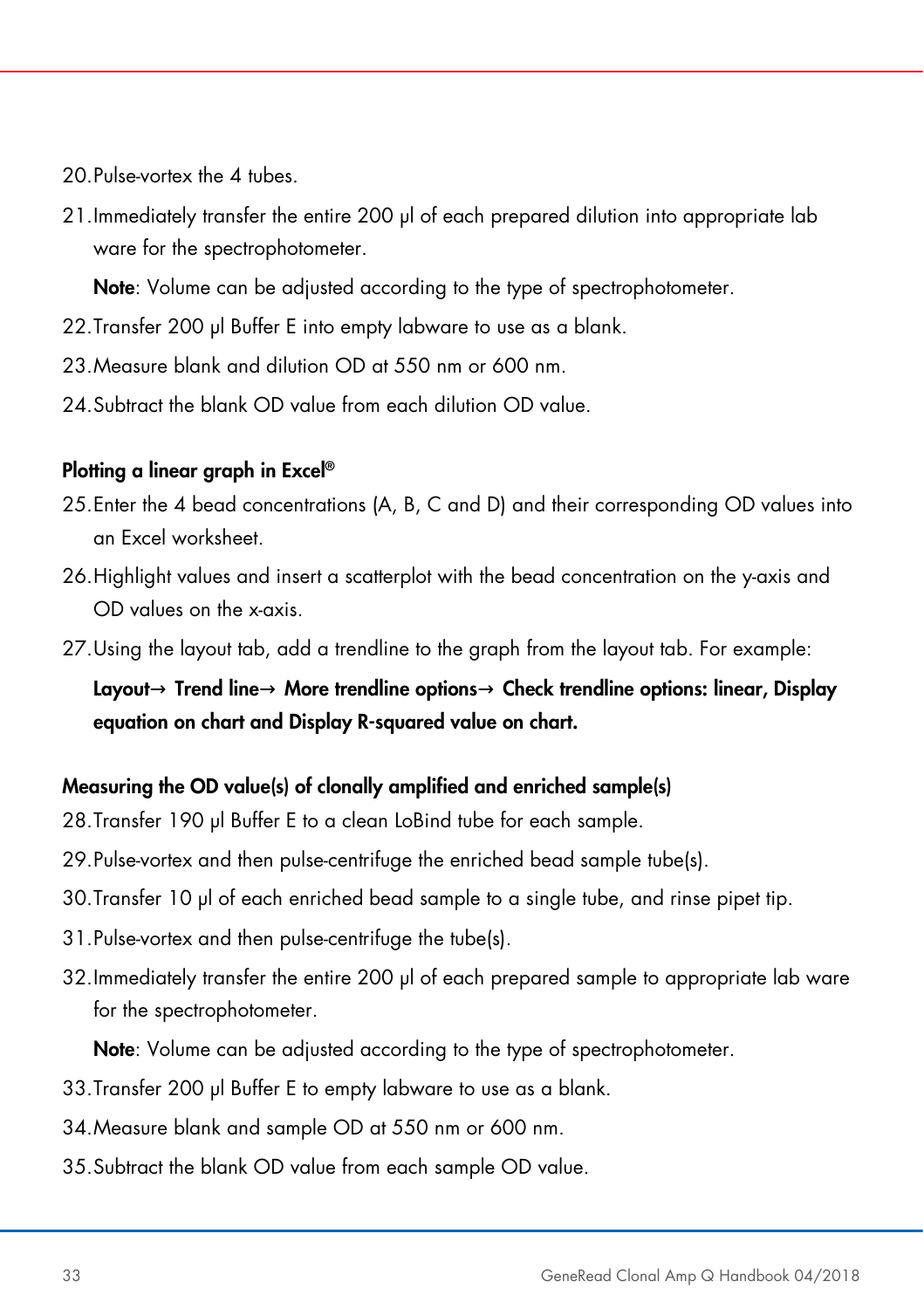36.Using the linear equation determined above, extrapolate the bead concentration(s) of clonally amplified samples.

Note: The OD value is the x-value and the corresponding y-value can be calculated. By taking the dilution factor and the volume into consideration, the total bead concentration can also be calculated.

37.Using the concentration of your clonally amplified sample(s), aliquot the number of beads indicated in the corresponding GeneRead Sequencing handbook for sequencing.

Note: The remaining clonally amplified sample(s) may be stored at 4°C. The sample(s) must be used within the recommended storage time. Follow the recommended protocol(s) for retreatment of beads before sequencing.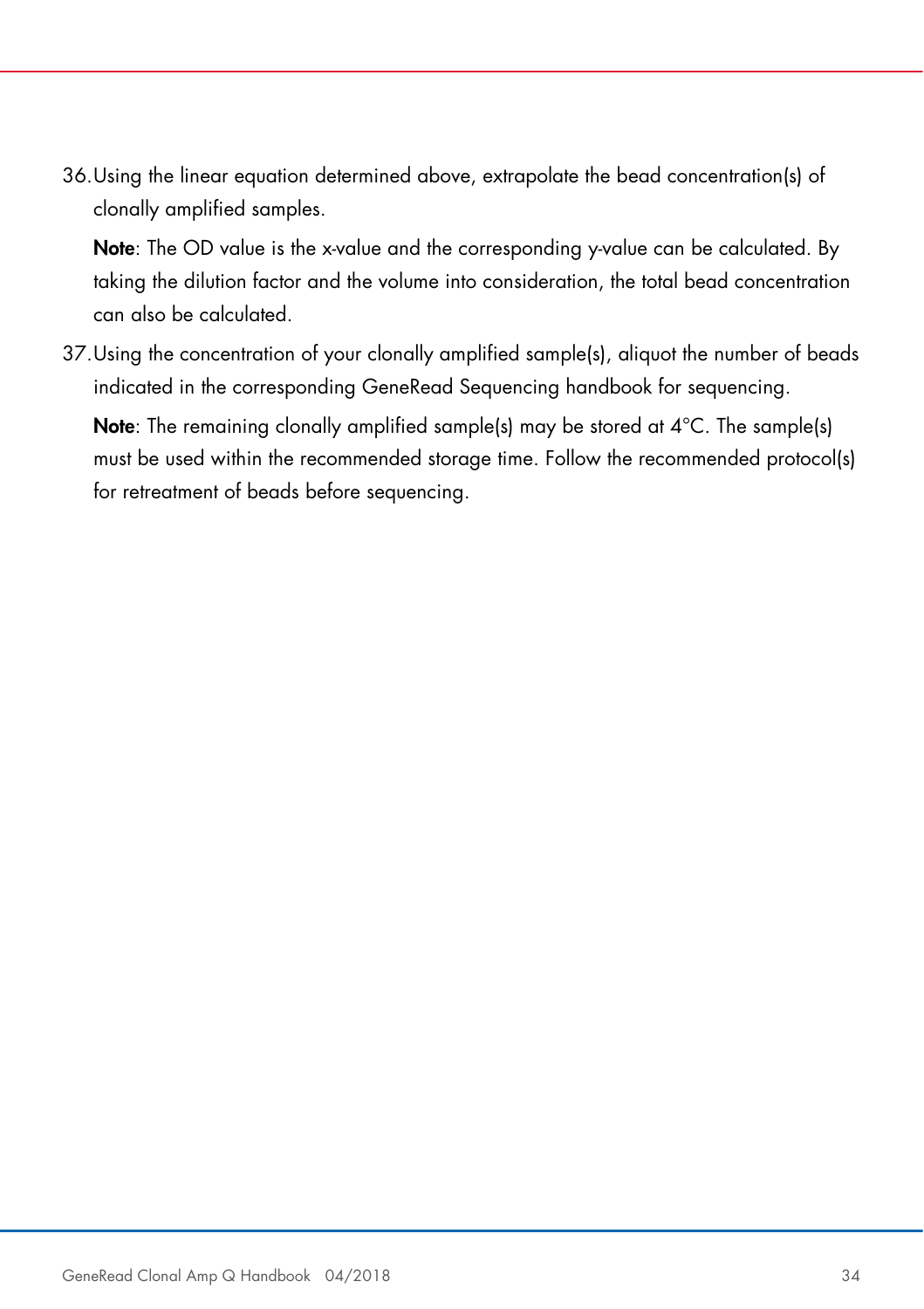### Troubleshooting Guide

This troubleshooting guide may be helpful in solving any problems that may arise. For more information, see also the Frequently Asked Questions page at our Technical Support Center: www.qiagen.com/FAQ/FAQList.aspx. The scientists in QIAGEN Technical Services are always happy to answer any questions you may have about either the information and/or protocols in this handbook or sample and assay technologies (for contact information, visit www.qiagen.com).

Comments and suggestions

|    | <b>Emulsion making</b>                                                                                                       |                                                                                                                                                                                                                                                                                                         |
|----|------------------------------------------------------------------------------------------------------------------------------|---------------------------------------------------------------------------------------------------------------------------------------------------------------------------------------------------------------------------------------------------------------------------------------------------------|
|    | Primer Loaded PCR Beads are<br>not evenly distributed in the<br>emulsion (some rows of the<br>plate are lighter than others) | Insufficient volume of Primer Loaded PCR Bead suspension was used. Verify that<br>Primer Loaded PCR Beads were prepared according to<br>Table 2 (page 19) and that the beads were mixed sufficiently.                                                                                                   |
|    | <b>Emulsion breaking</b>                                                                                                     |                                                                                                                                                                                                                                                                                                         |
|    | Emulsions are not pooled or<br>substantial or variable<br>amounts of emulsion are left in<br>plate wells                     | See the GeneRead QIAcube User Manual and check for damaged O-ring in<br>tip adapter. Replace if necessary.<br>Mechanical issues with GeneRead QIAcube could cause incorrect pipetting<br>volumes or mixing speed. Check the GeneRead QIAcube. If problem persists<br>contact QIAGEN Technical Services. |
|    | <b>Bead enrichment</b>                                                                                                       |                                                                                                                                                                                                                                                                                                         |
| a) | Smaller than usual bead<br>pellets are observed in the<br>8-strip PCR tubes after bead<br>enrichment                         | An insufficient amount of library (e.g., <100 pg) was used for emulsion<br>making. Check library concentration.<br>Denaturation of beads was incomplete due to use of incorrect denaturation<br>solution, insufficient mixing or inadequate incubation.                                                 |
| b) | Larger than usual bead pellets<br>in the 8-strip PCR tubes after<br>bead enrichment                                          | An excessive amount of library (e.g., >1000 pg) was used for emulsion<br>making. Check library concentration.                                                                                                                                                                                           |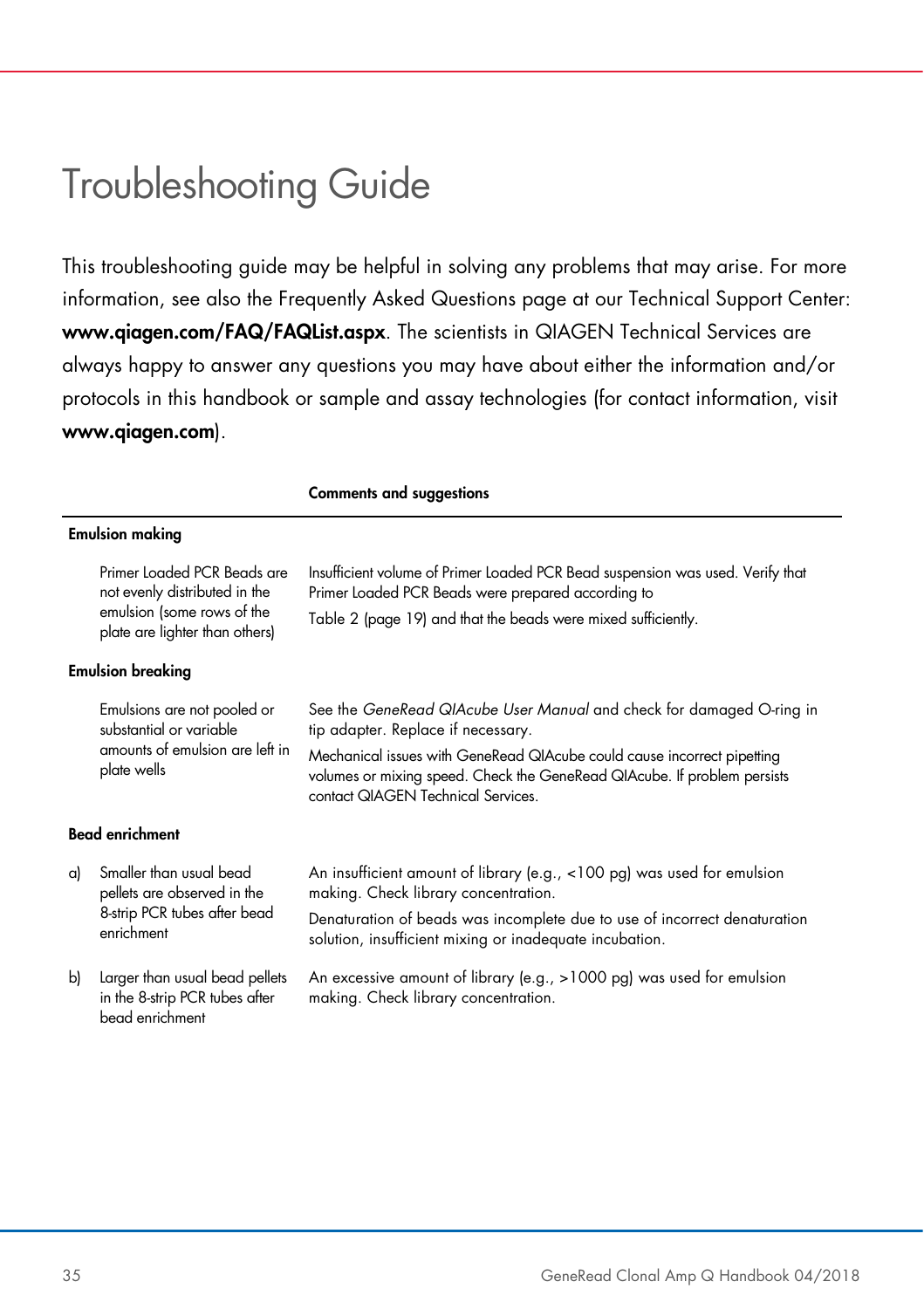#### Comments and suggestions

#### Determination of bead concentration using OD or Color Chart

| a) | Low bead recovery  | Insufficient amount of library (e.g., <100 pg) was used for emulsion making.<br>Check library concentration.                         |  |  |
|----|--------------------|--------------------------------------------------------------------------------------------------------------------------------------|--|--|
|    |                    | Denaturation of beads was incomplete due to use of incorrect denaturation<br>solution, insufficient mixing or inadequate incubation. |  |  |
|    |                    | Inadequate Super A Bead pretreatment.                                                                                                |  |  |
| bì | High bead recovery | An excessive amount of library (e.g., >1000 pg) was used for emulsion<br>making. Check library concentration.                        |  |  |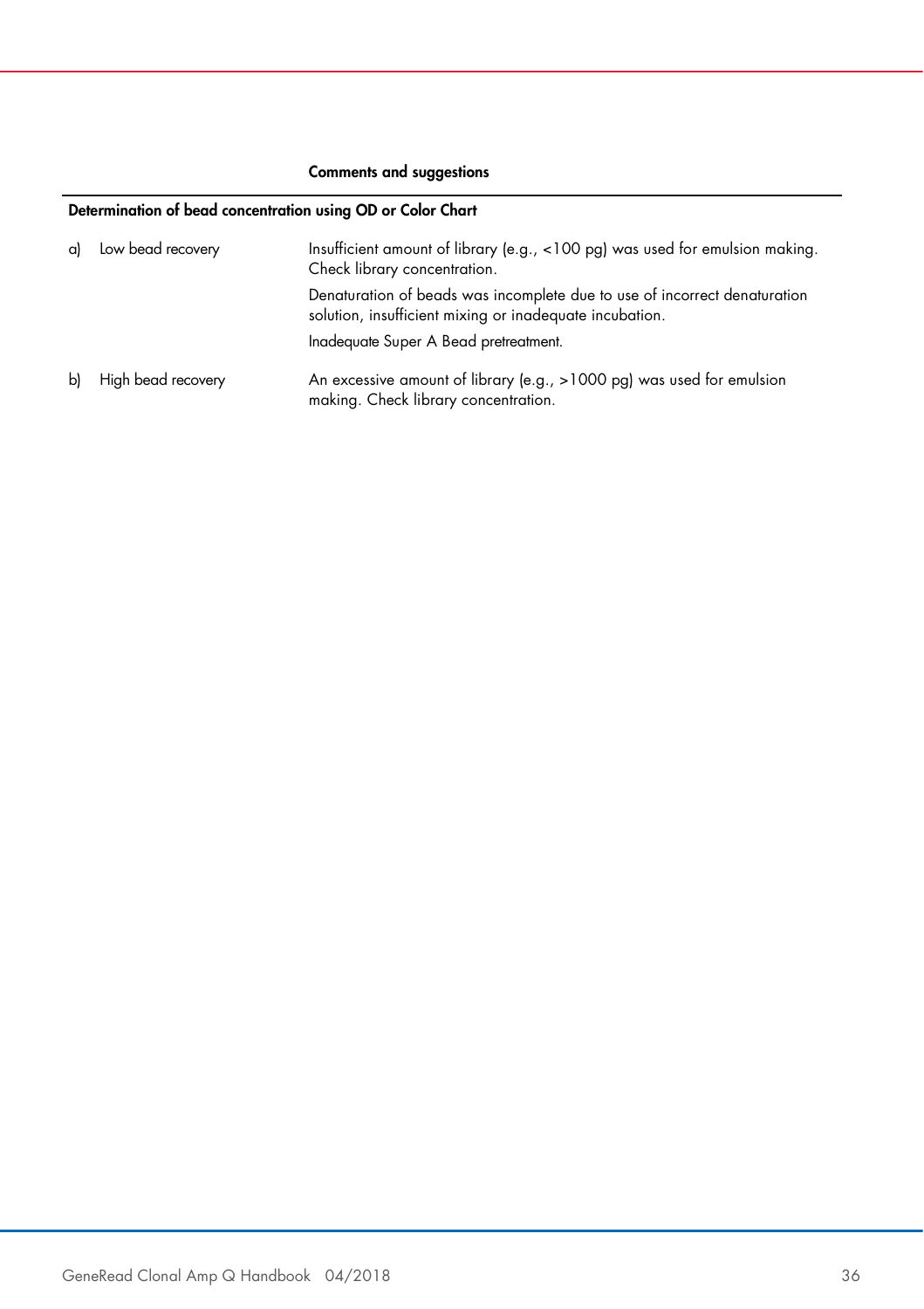# Symbols

| Symbol         | Symbol definition                              |  |
|----------------|------------------------------------------------|--|
| $<\mathsf{N}>$ | Contains reagents sufficient for <n> tests</n> |  |
| <b>REF</b>     | Catalog number                                 |  |
| الممه          | Manufacturer                                   |  |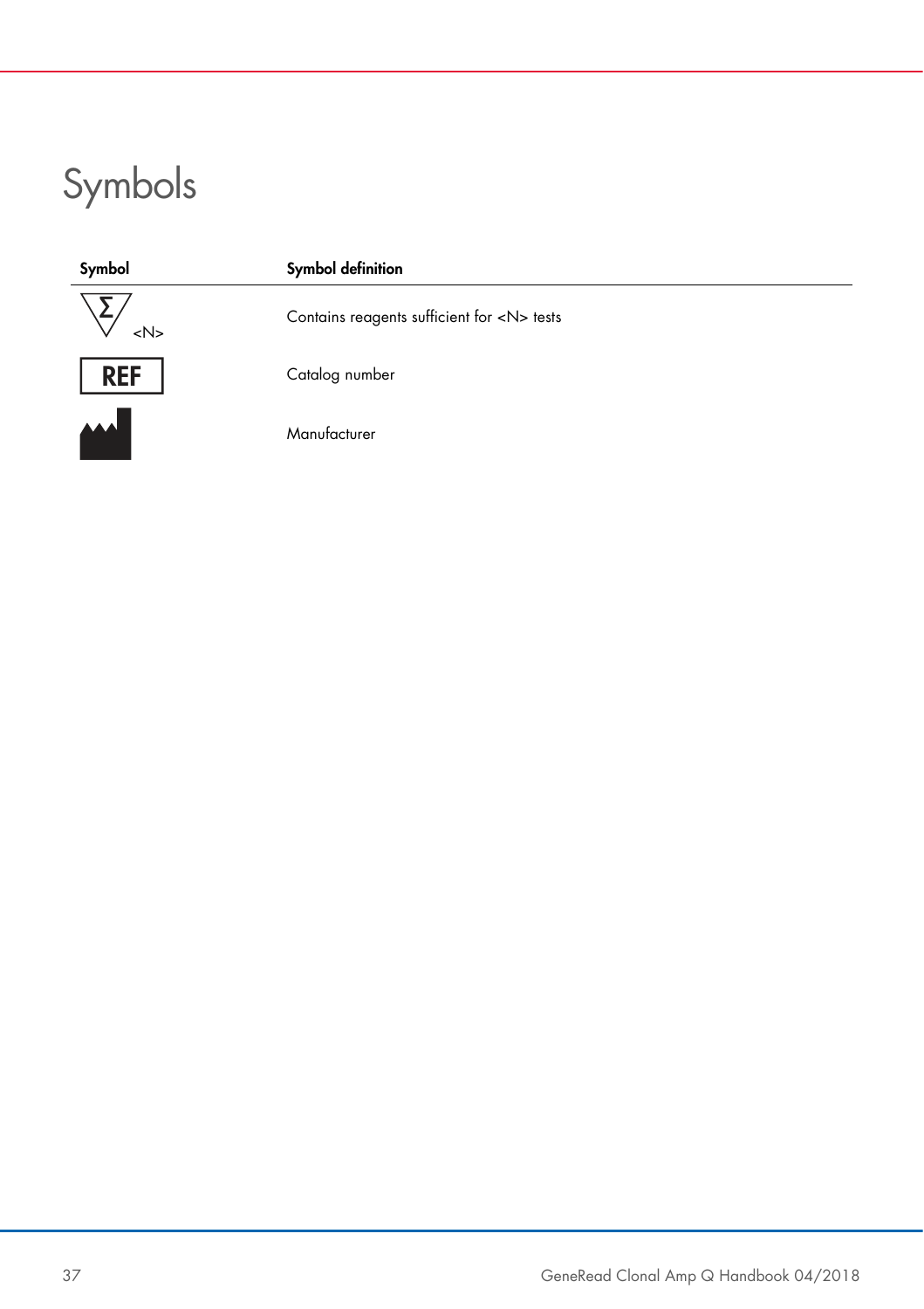### Ordering Information

| Product                                   | <b>Contents</b>                                                                                                                  | Cat. no. |
|-------------------------------------------|----------------------------------------------------------------------------------------------------------------------------------|----------|
| GeneRead Clonal Amp<br>Q Kit (4)          | For four (4) reactions: Buffers and reagents for<br>clonal amplification, for use with the GeneRead<br><b>QIAcube instrument</b> | 185001   |
| Filter-Tips, 1000 µl<br>(1024)            | Disposable Filter-Tips, racked; (8 x 128); for use<br>with the QIAcube                                                           | 990352   |
| Filter-Tips, 200 µl<br>(1024)             | Disposable Filter-Tips, racked; $(8 \times 128)$ ; for use<br>with the QIAcube                                                   | 990332   |
| Filter-Tips, 1000 µl,<br>wide-bore (1024) | Disposable Filter-Tips, wide-bore, racked;<br>$(8 \times 128)$ (not required for all protocols); for use<br>with the QIAcube     | 990452   |
| Rotor Adapters<br>$(10 \times 24)$        | For 240 preps: 240 Disposable Rotor Adapters<br>and 240 Elution Tubes (1.5 ml); for use with the<br>GeneRead QIAcube             | 990394   |
| Rotor Adapter Holder                      | Holder for 12 disposable rotor adapters; for use<br>with the GeneRead QIAcube                                                    | 990392   |

For up-to-date licensing information and product-specific disclaimers, see the respective QIAGEN kit handbook or user manual. QIAGEN kit handbooks and user manuals are available at www.qiagen.com or can be requested from QIAGEN Technical Services or your local distributor.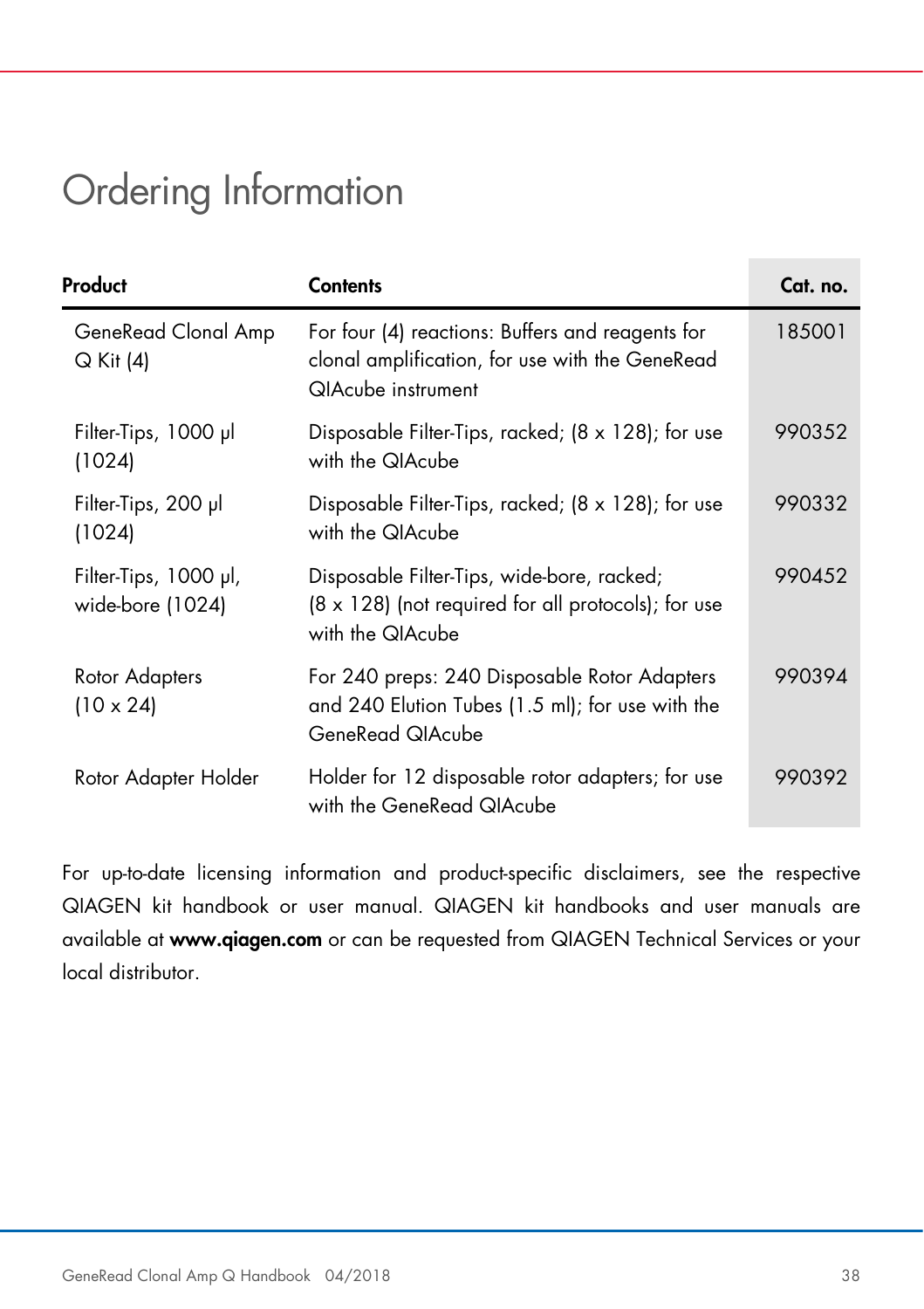### Revision History

| Document revision history |                                                               |  |
|---------------------------|---------------------------------------------------------------|--|
|                           | R5 04/2018   Updated recommendations for PCR thermal cyclers. |  |
|                           | Added revision history.                                       |  |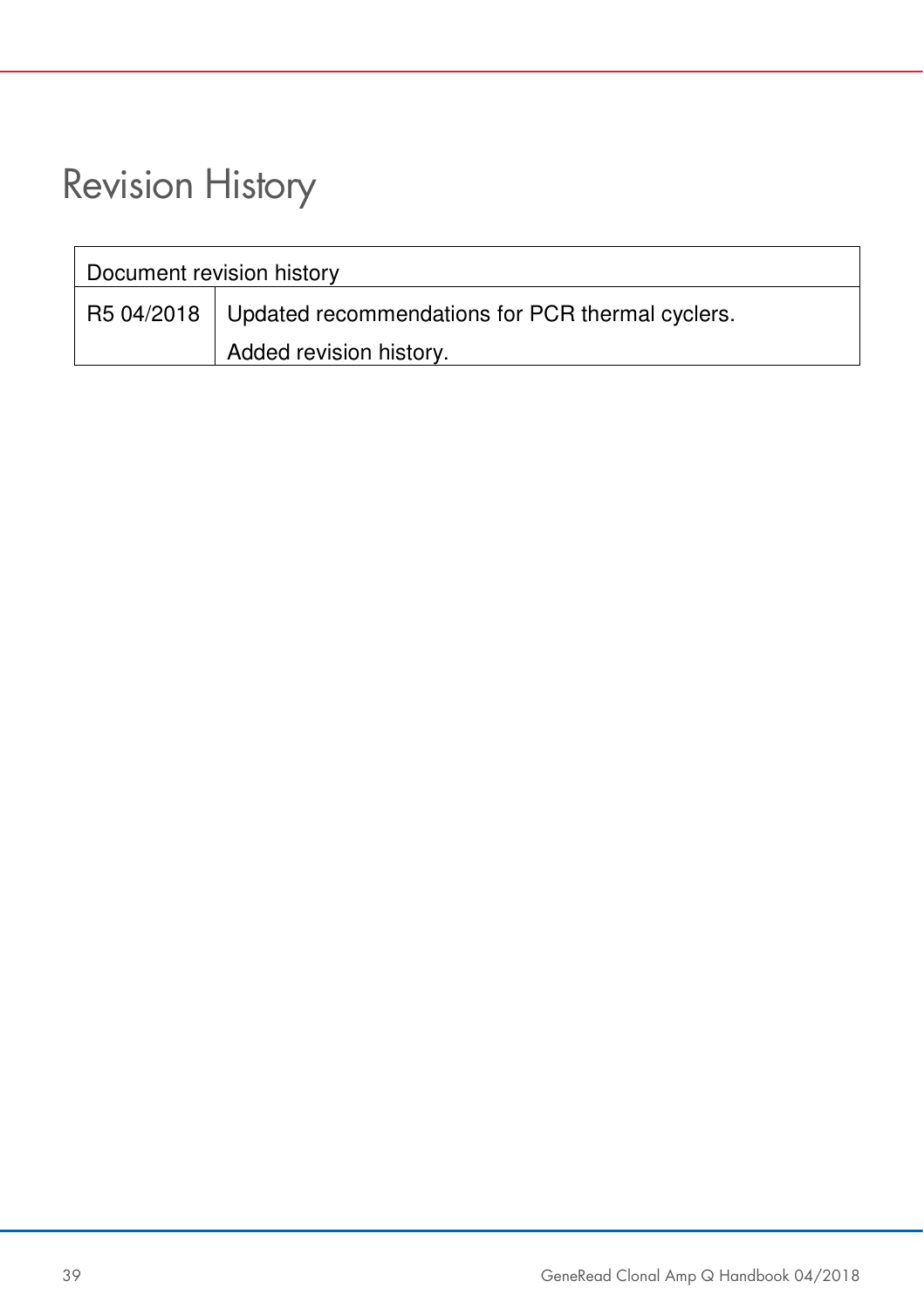**Notes**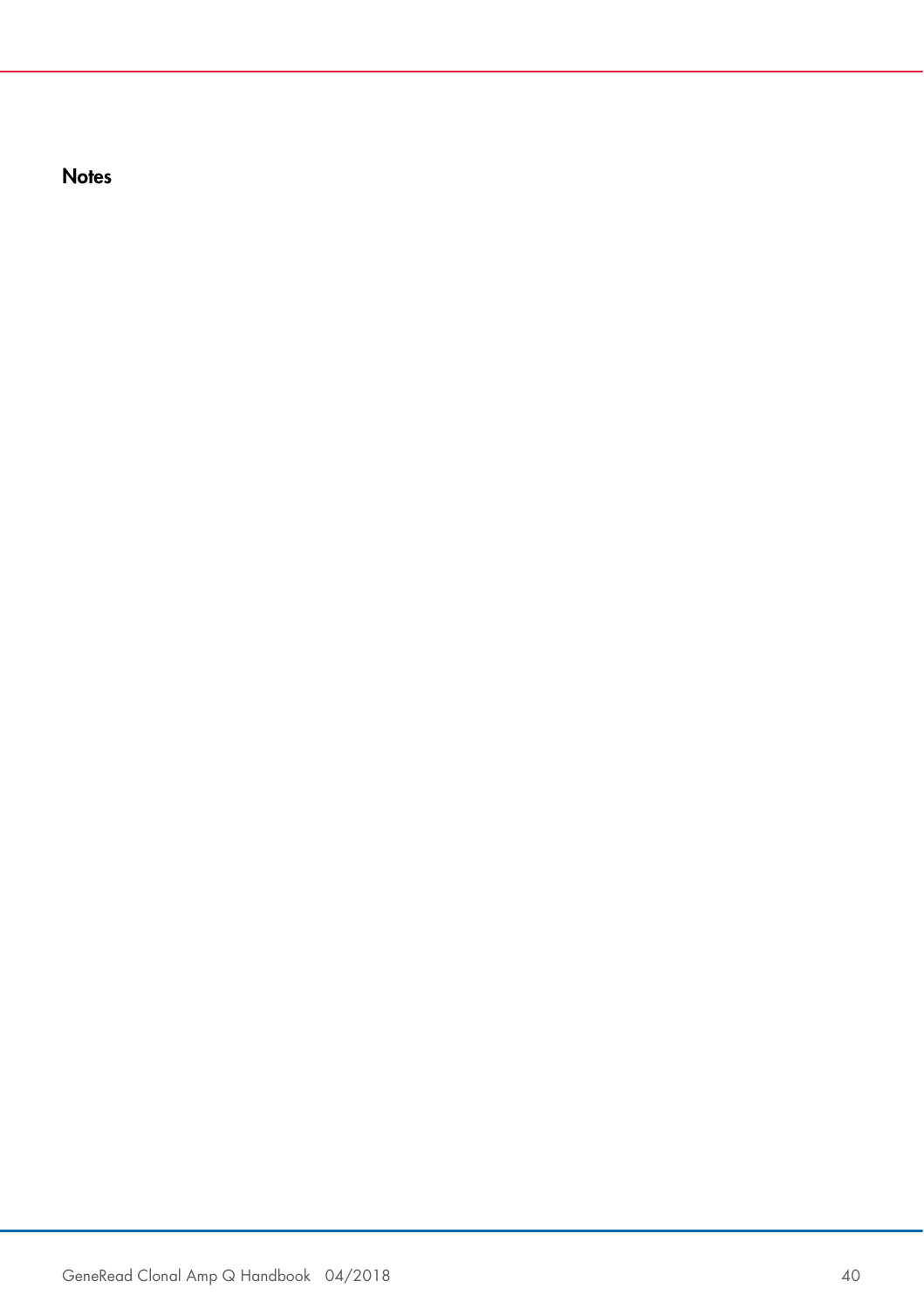**Notes**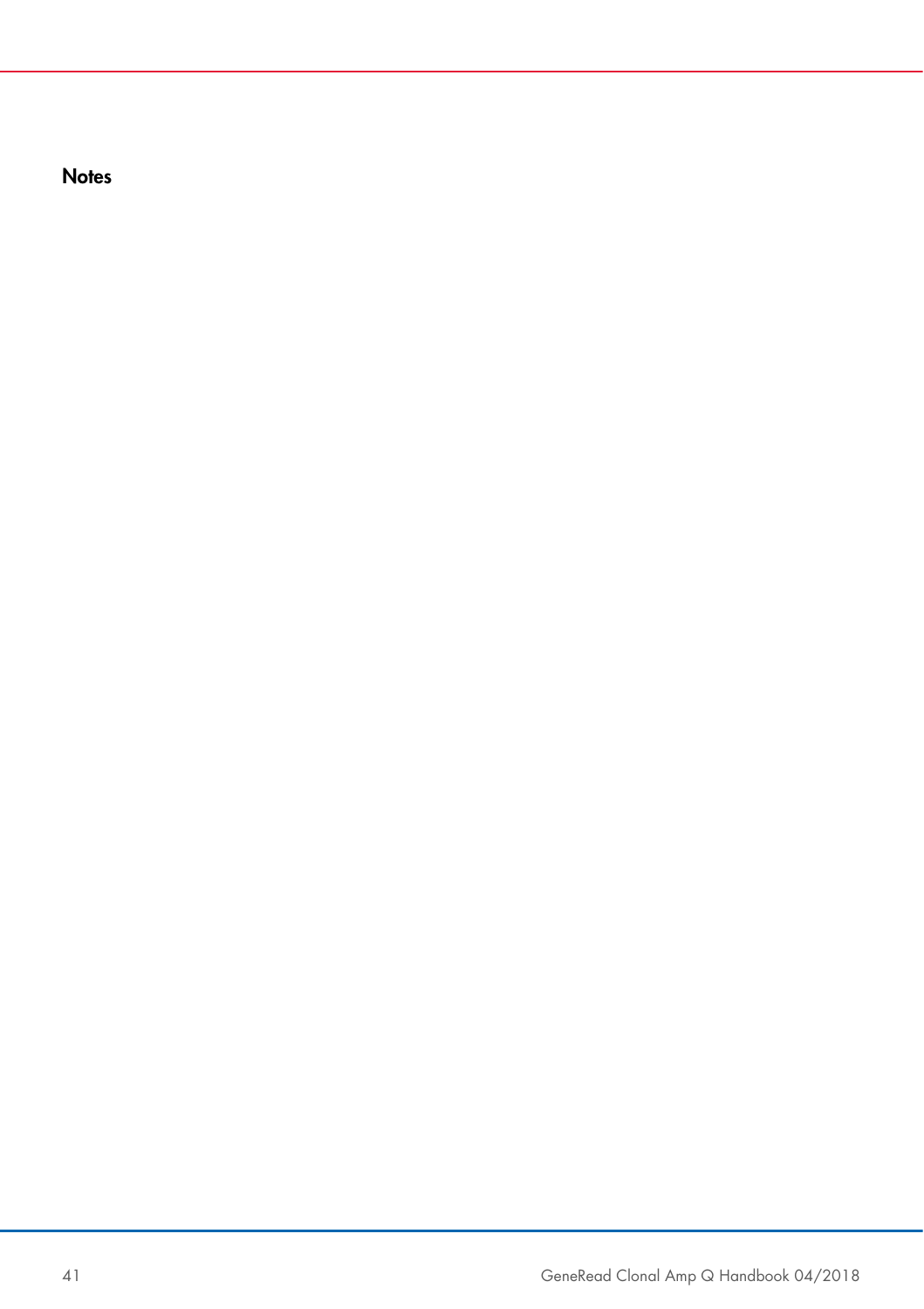**Notes**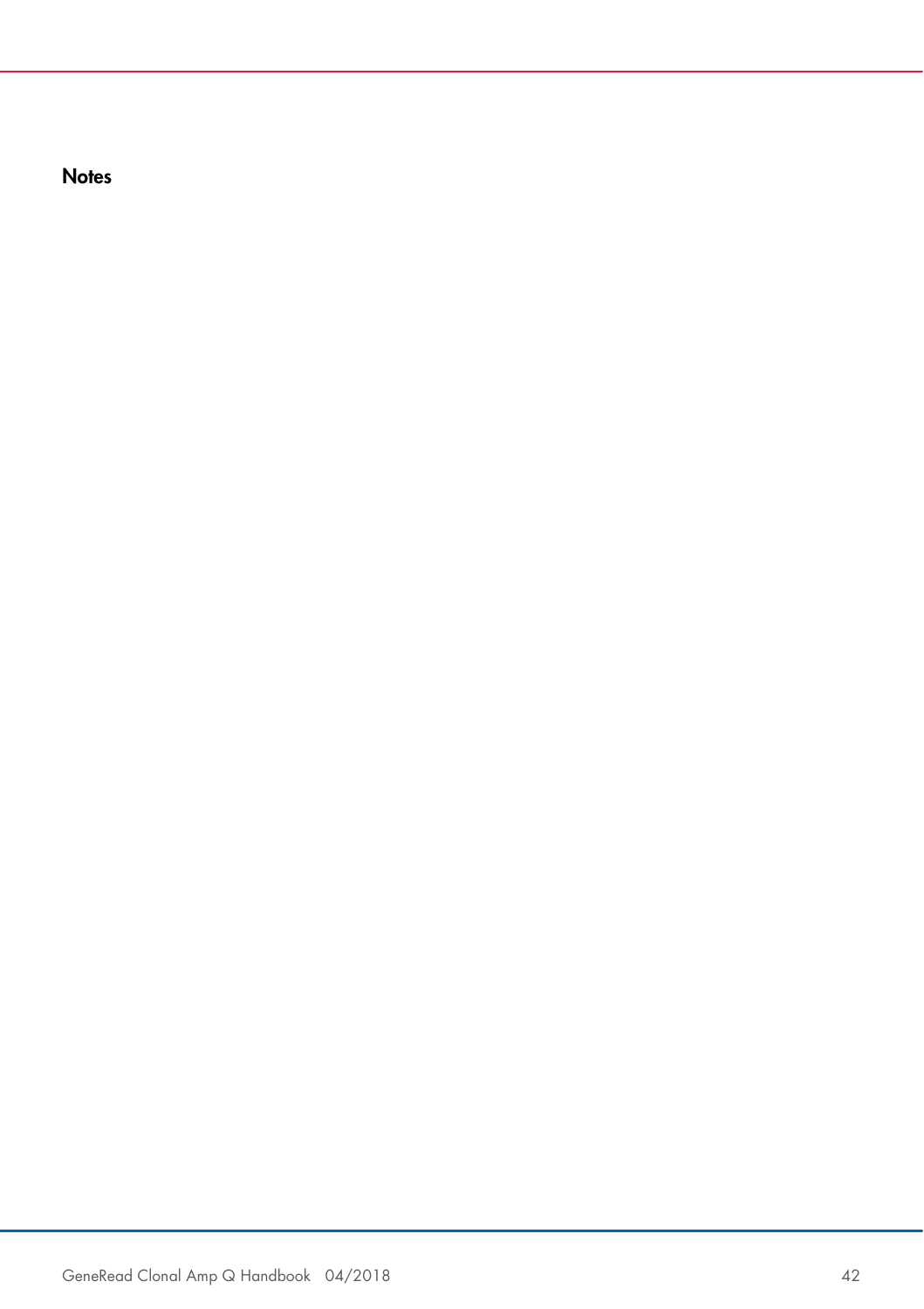#### Limited License Agreement for the GeneRead Clonal Amp Q Kit

Use of this product signifies the agreement of any purchaser or user of the product to the following terms:

- 1. The product may be used solely in accordance with the protocols provided with the product and this handbook and for use with components contained in the kit only. QIAGEN grants no license under any of its intellectual property to use or incorporate the enclosed components of this kit with any components not included within this kit except as described in the protocols provided with the product, this handbook, and additional protocols available at www.qiagen.com. Some of these additional protocols have been provided by QIAGEN users for QIAGEN users. These protocols have not been thoroughly tested or optimized by QIAGEN. QIAGEN neither guarantees them nor warrants that they do not infringe the rights of third-parties.
- 2. Other than expressly stated licenses, QIAGEN makes no warranty that this kit and/or its use(s) do not infringe the rights of third-parties.
- 3. This kit and its components are licensed for one-time use and may not be reused, refurbished, or resold.
- 4. QIAGEN specifically disclaims any other licenses, expressed or implied other than those expressly stated.
- 5. The purchaser and user of the kit agree not to take or permit anyone else to take any steps that could lead to or facilitate any acts prohibited above. QIAGEN may enforce the prohibitions of this Limited License Agreement in any Court, and shall recover all its investigative and Court costs, including attorney fees, in any action to enforce this Limited License Agreement or any of its intellectual property rights relating to the kit and/or its components.

For updated license terms, see www.qiagen.com.

Trademarks: QIAGEN®, Sample to Insight®, QIAcube®, QIAGEN GeneRead®, GeneRead™, GeneRead QIAcube®, QCI™ (QIAGEN Group); Amersham®, GE® (General Electric Company or one of its subsidiaries); Bio-Rad®, C1000™ (Bio-Rad Laboratories, Inc.); Eppendorf® (Eppendorf AG); Excel® (Microsoft Corporation); Genesys™,<br>Life Technologies® (Thermo Fisher Scientific); Sarstedt® (Sa etc. used in this document, even when not specifically marked as such, are not to be considered unprotected by law.

04/2018 HB-2027-005 © 2018 QIAGEN all rights reserved.